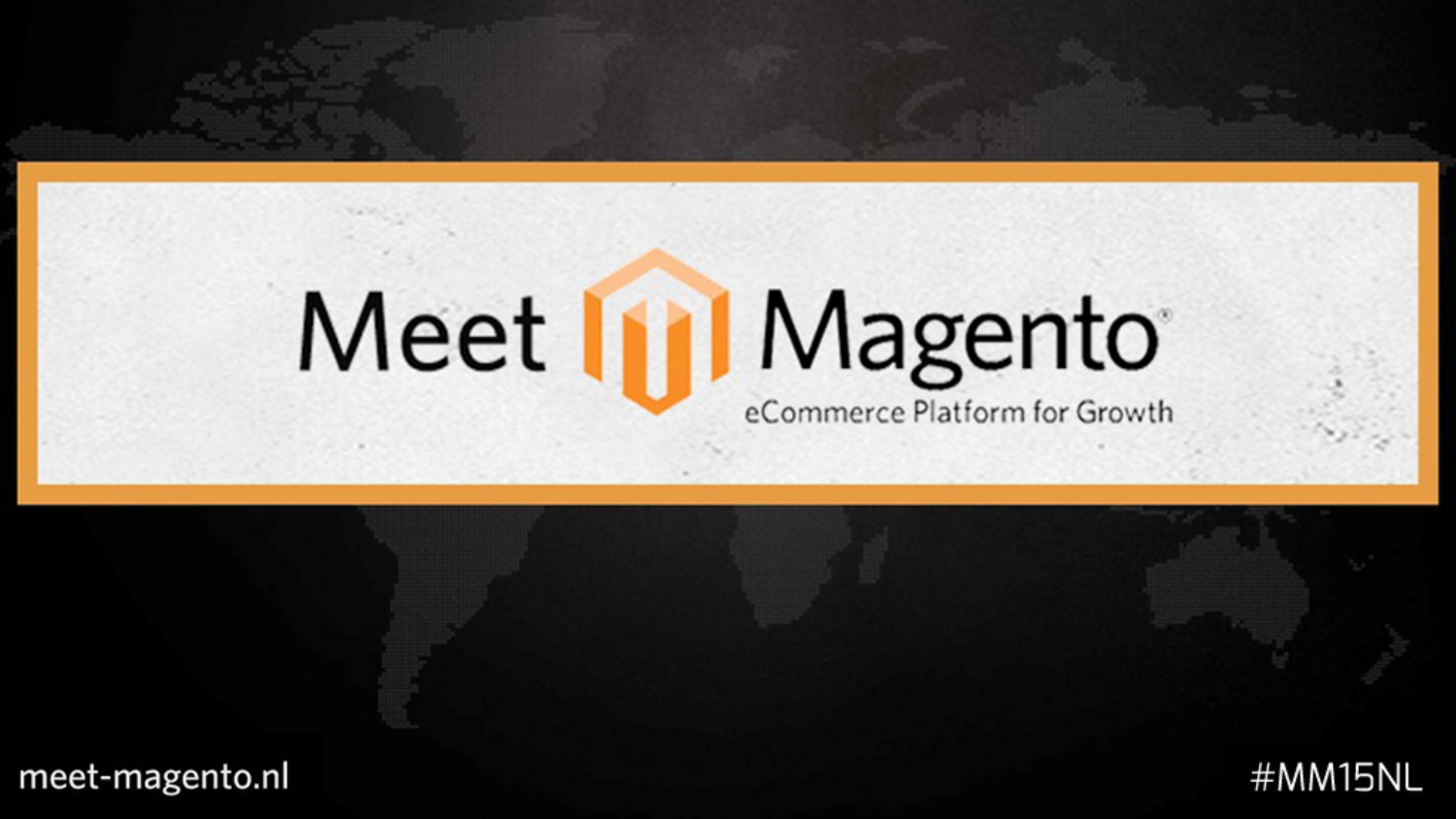

#### Gordon Lesti Recommender Systems

- Student
- @GordonLesti
- gordonlesti.com





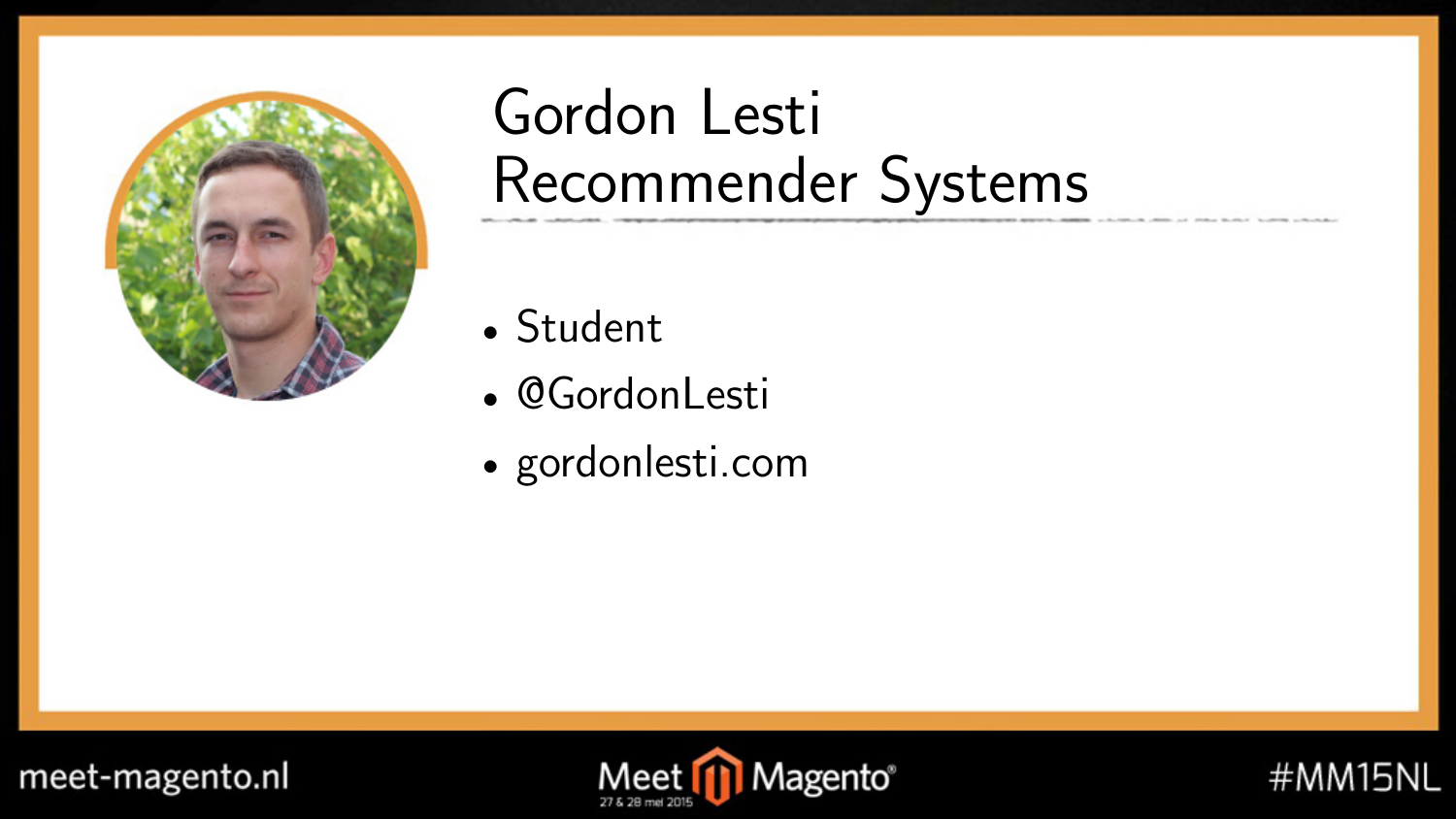## Typical problems

- What other items do customer buy after viewing this item
- Who to follow
- People who viewed this item also viewed
- Related or similar movies?
- $\bullet$  ...



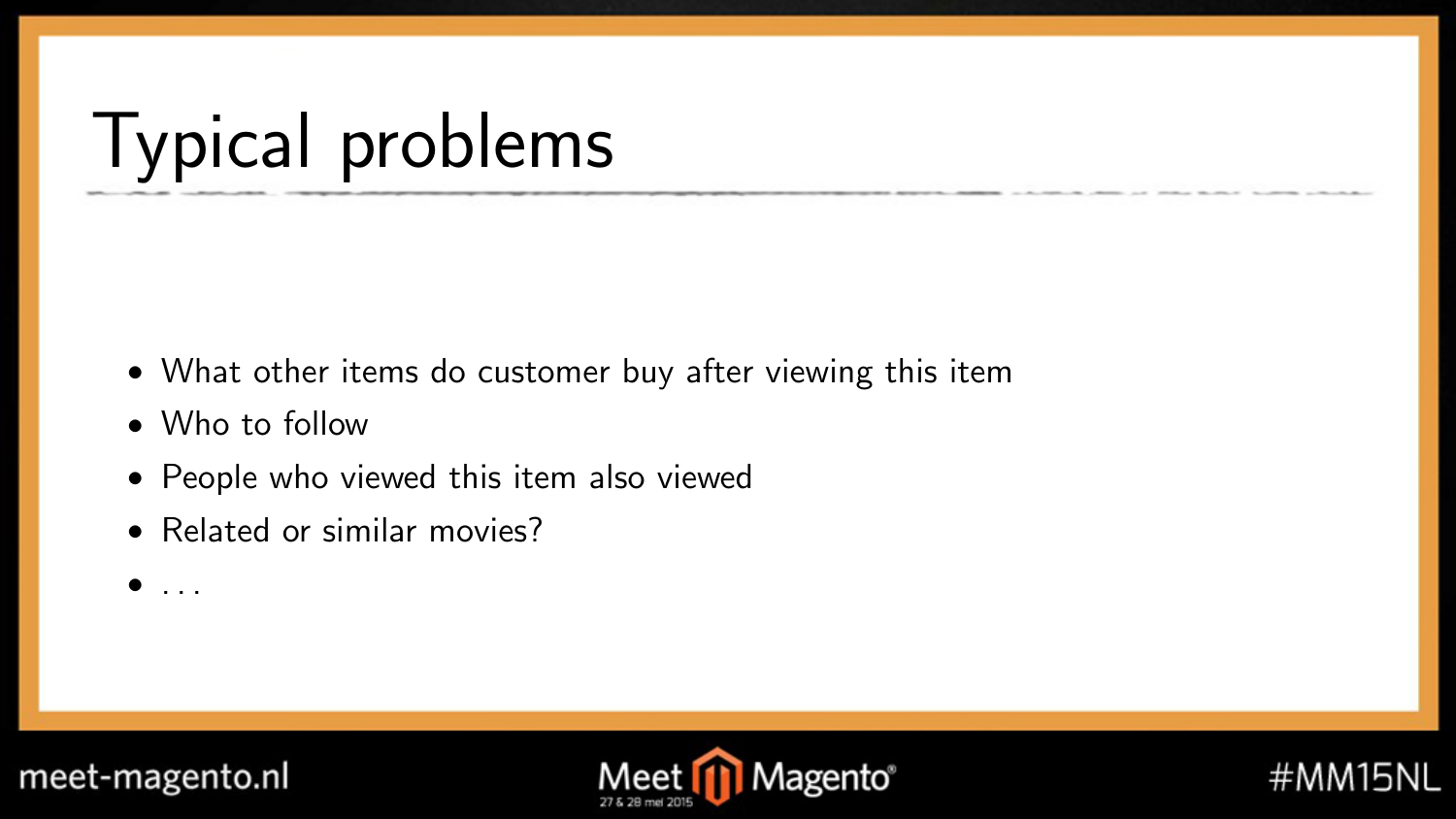### Basic concepts

- Collaborative recommendation
- Content-based recommendation
- Knowledge-based recommendation
- Hybrid recommendation



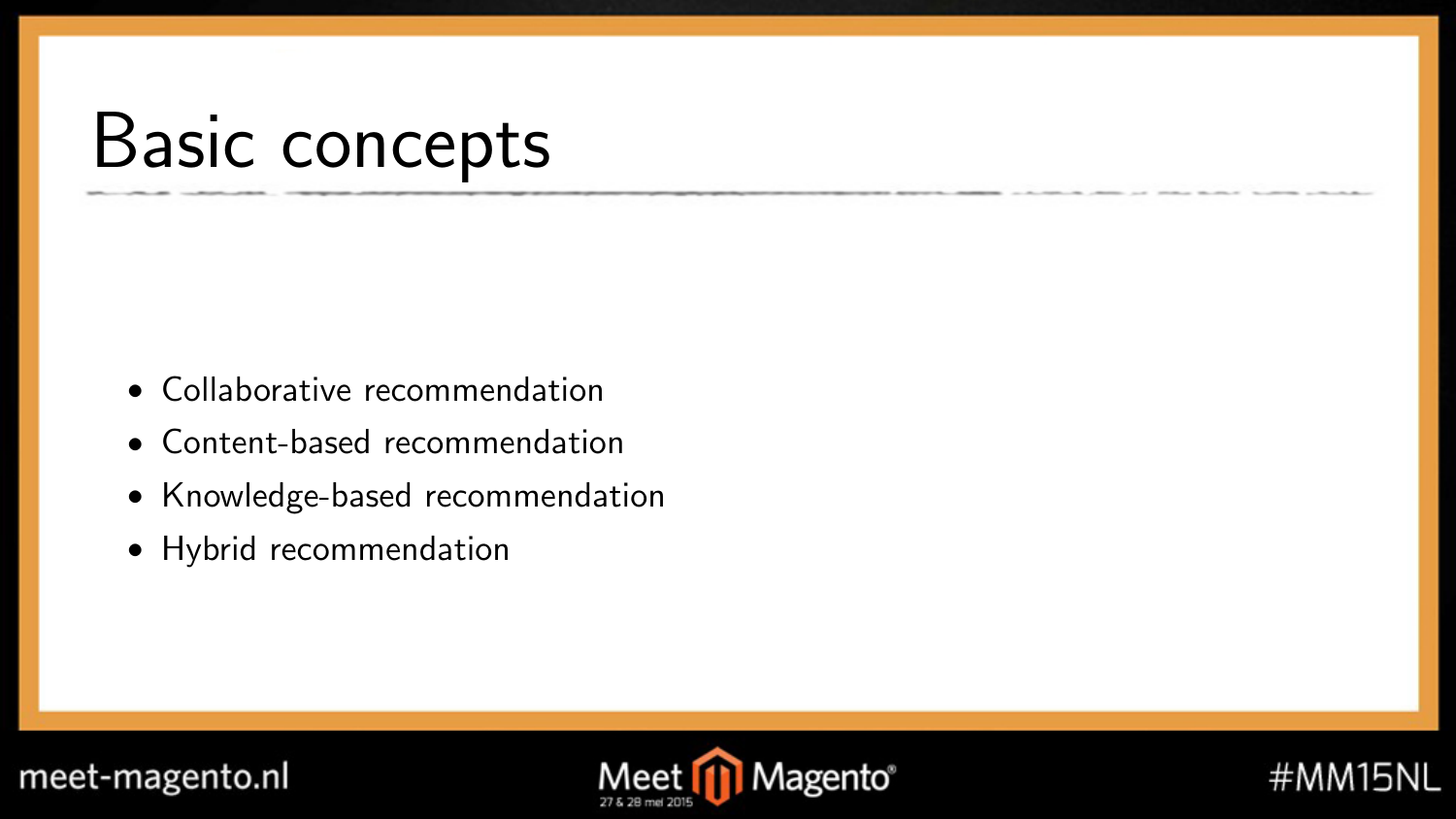### Compare items

$$
Item1 \Rightarrow \begin{pmatrix} 1 \\ 2 \\ 5 \\ 3 \end{pmatrix}, \, Item2 \Rightarrow \begin{pmatrix} 4 \\ 3 \\ 4 \\ 1 \end{pmatrix}, \, Item3 \Rightarrow \begin{pmatrix} 2 \\ 1 \\ 4 \\ 5 \end{pmatrix}
$$



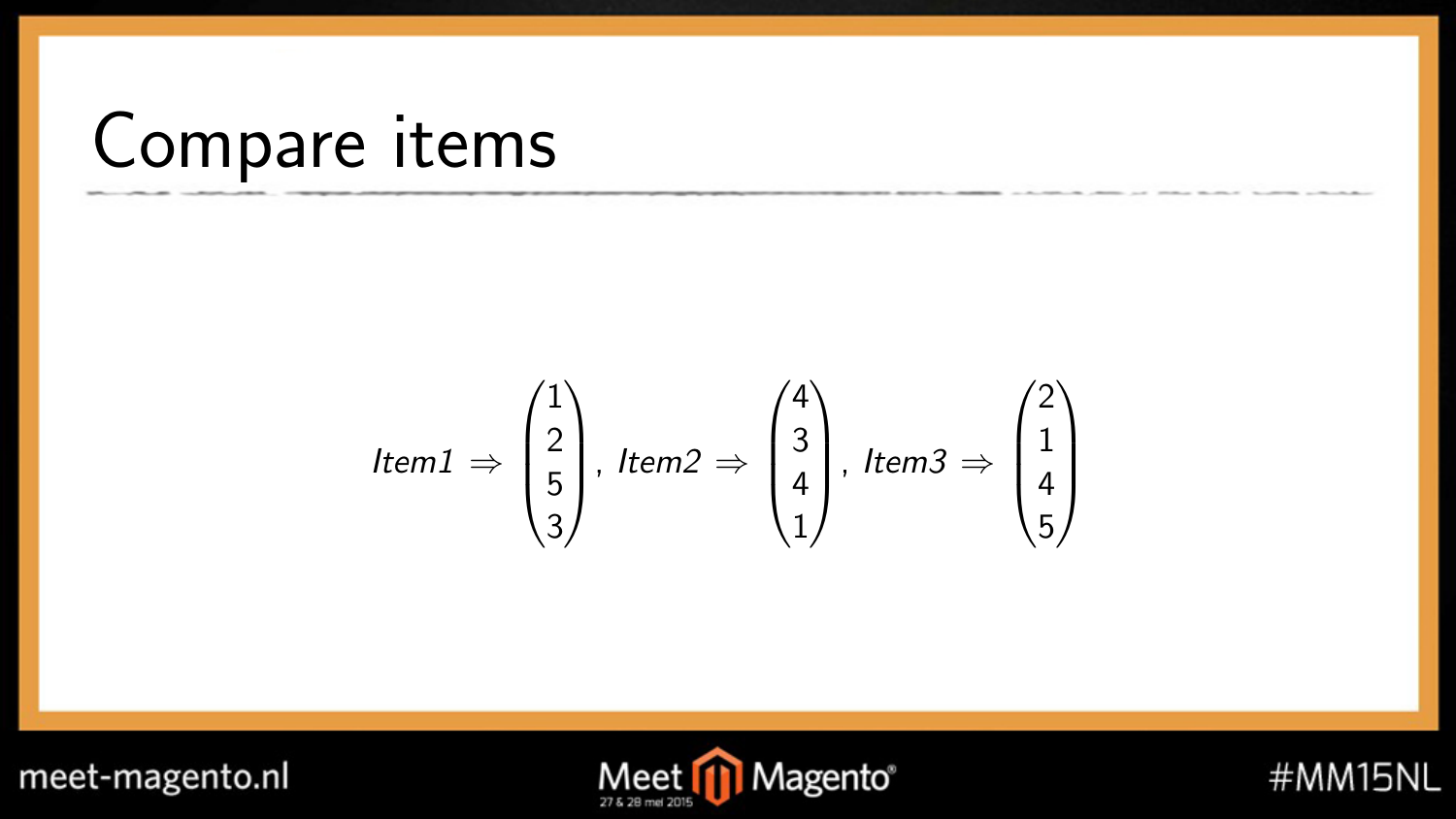## Cosine similarity measure

$$
\textit{sim}(\overrightarrow{a},\overrightarrow{b}) = \frac{\overrightarrow{a} \cdot \overrightarrow{b}}{|\overrightarrow{a}| \cdot |\overrightarrow{b}|}
$$



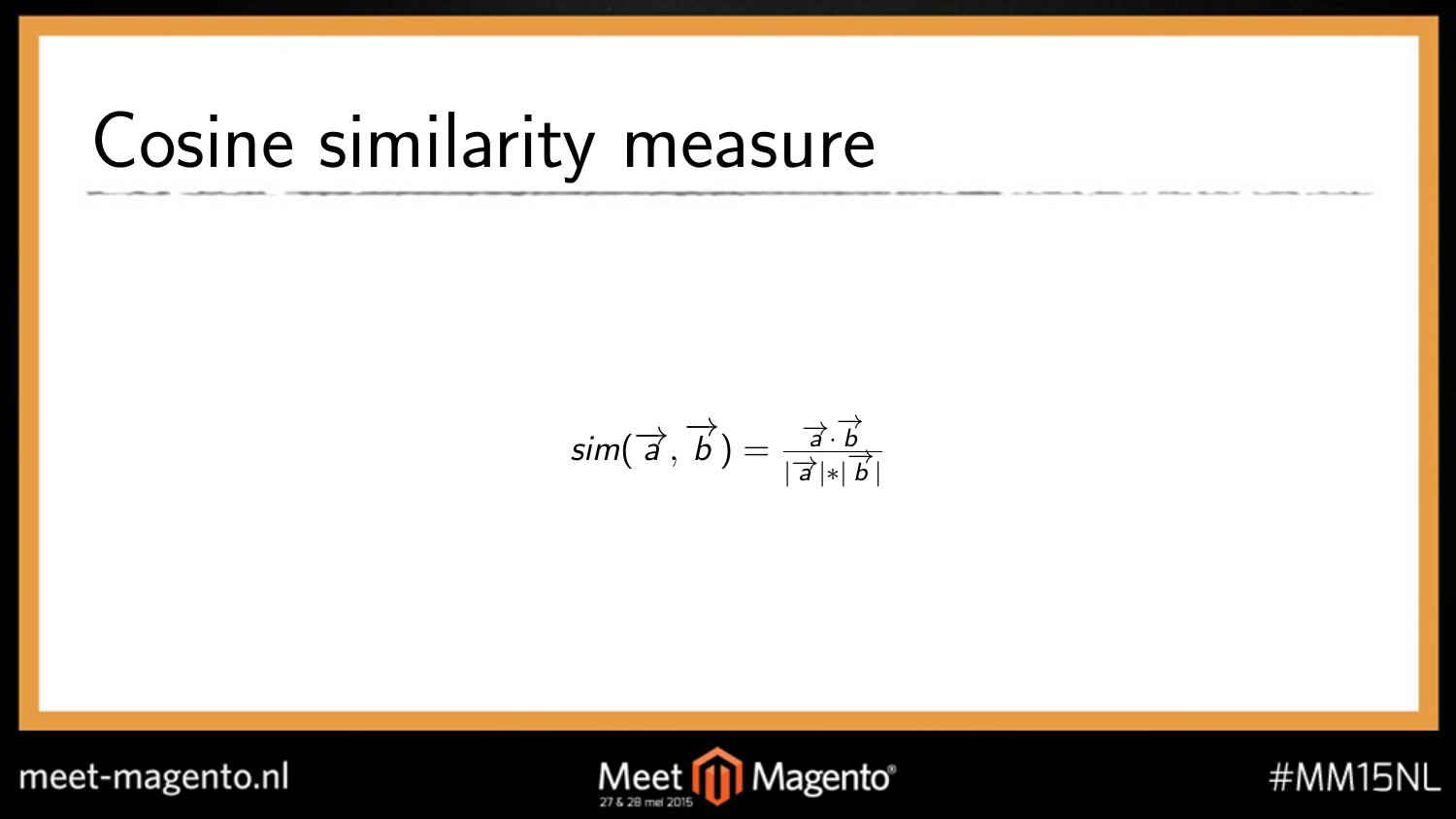\n- \n
$$
\begin{aligned}\n \text{sim}(Item1, Item2) &= \frac{1*4+2*3+5*4+3*1}{\sqrt{1^2+2^2+5^2+3^2}*\sqrt{4^2+3^2+4^2+1^2}} \approx 0.81537424832721117 \\
\text{sim}(Item1, Item3) &= \frac{1*2+2*1+5*4+3*5}{\sqrt{1^2+2^2+5^2+3^2}*\sqrt{2^2+1^2+4^2+5^2}} \approx 0.92077472106727698 \\
\text{sim}(Item1, Item3) &= \frac{4*2+3*1+4*4+1*5}{\sqrt{4^2+3^2+4^2+1^2}*\sqrt{2^2+1^2+4^2+5^2}} \approx 0.72802520830926409\n \end{aligned}
$$
\n
\n



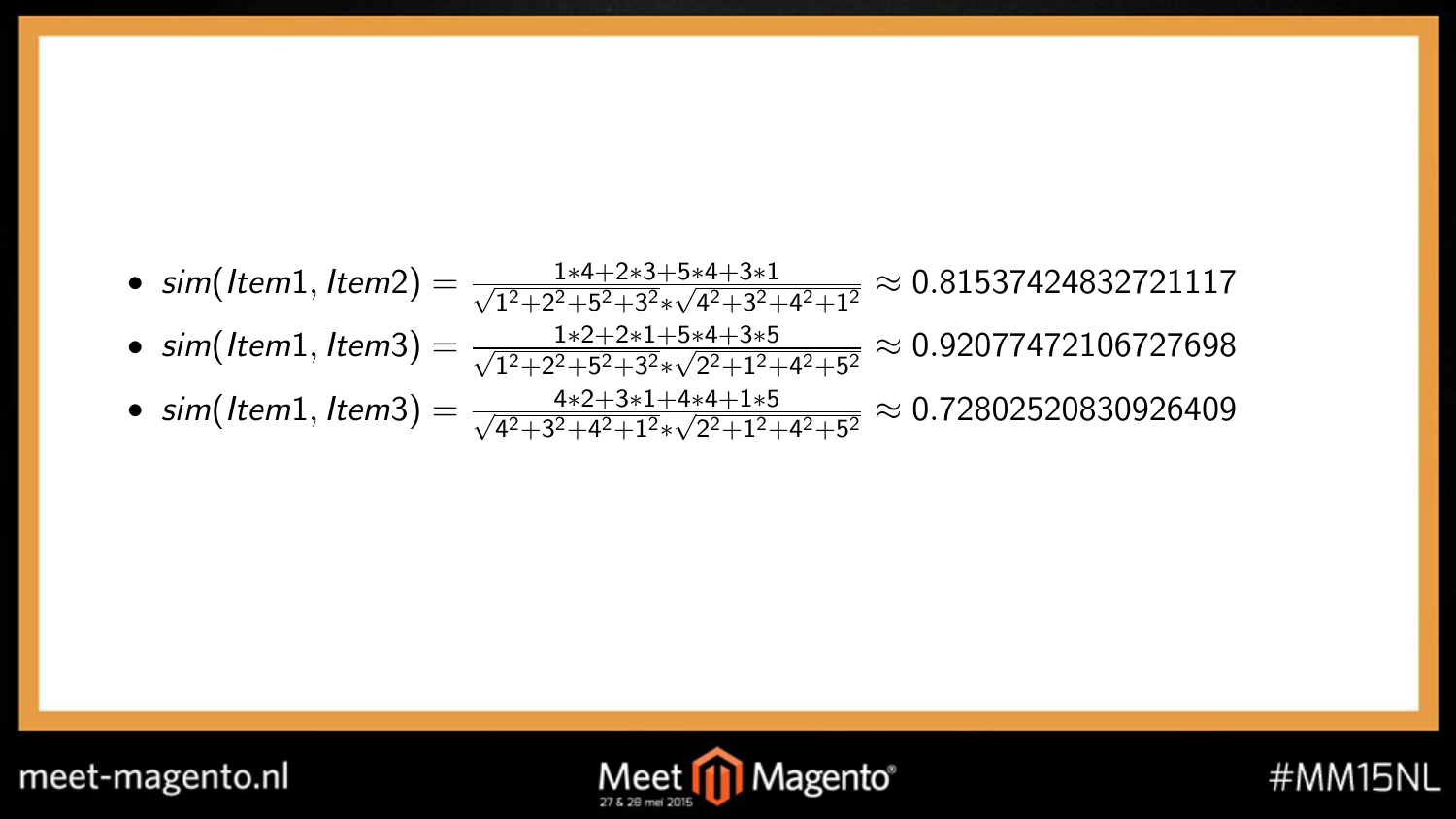|       |                     | Item1 Item2 Item3 |       |
|-------|---------------------|-------------------|-------|
| ltem1 | 1.0                 | 0.815             | 0.921 |
|       | Item $2 \mid 0.815$ | 1.0               | 0.728 |
|       | Item $3 \mid 0.921$ | 0.728             | 10    |





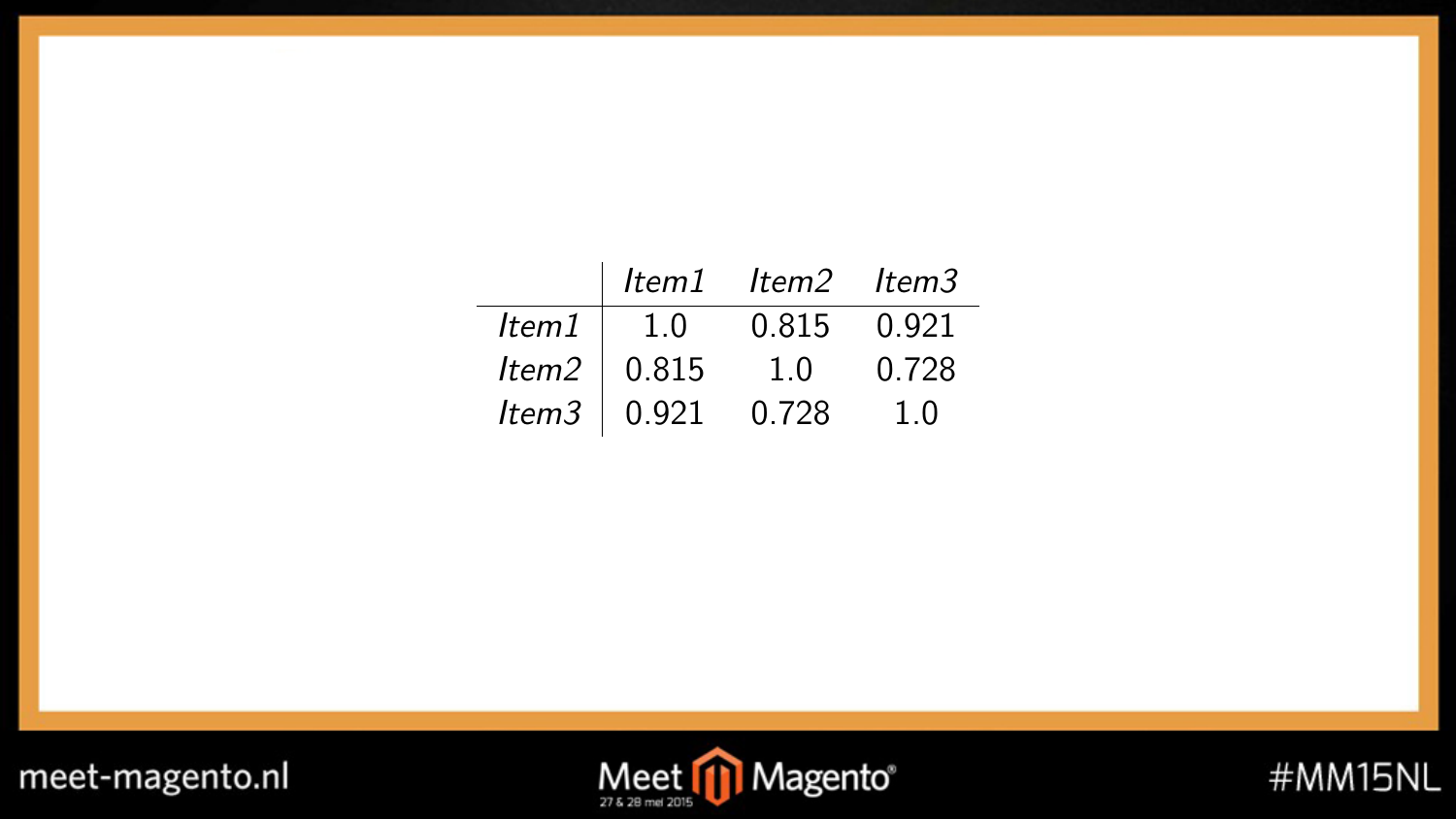### Conventions

- $U = \{u_1, \ldots, u_n\}$  set of users
- $P = \{p_1, \ldots, p_m\}$  set of products (items)
- R is a  $n \times m$  matrix of ratings  $r_{i,j}$  with  $i \in 1 \dots n$ ,  $j \in 1 \dots m$





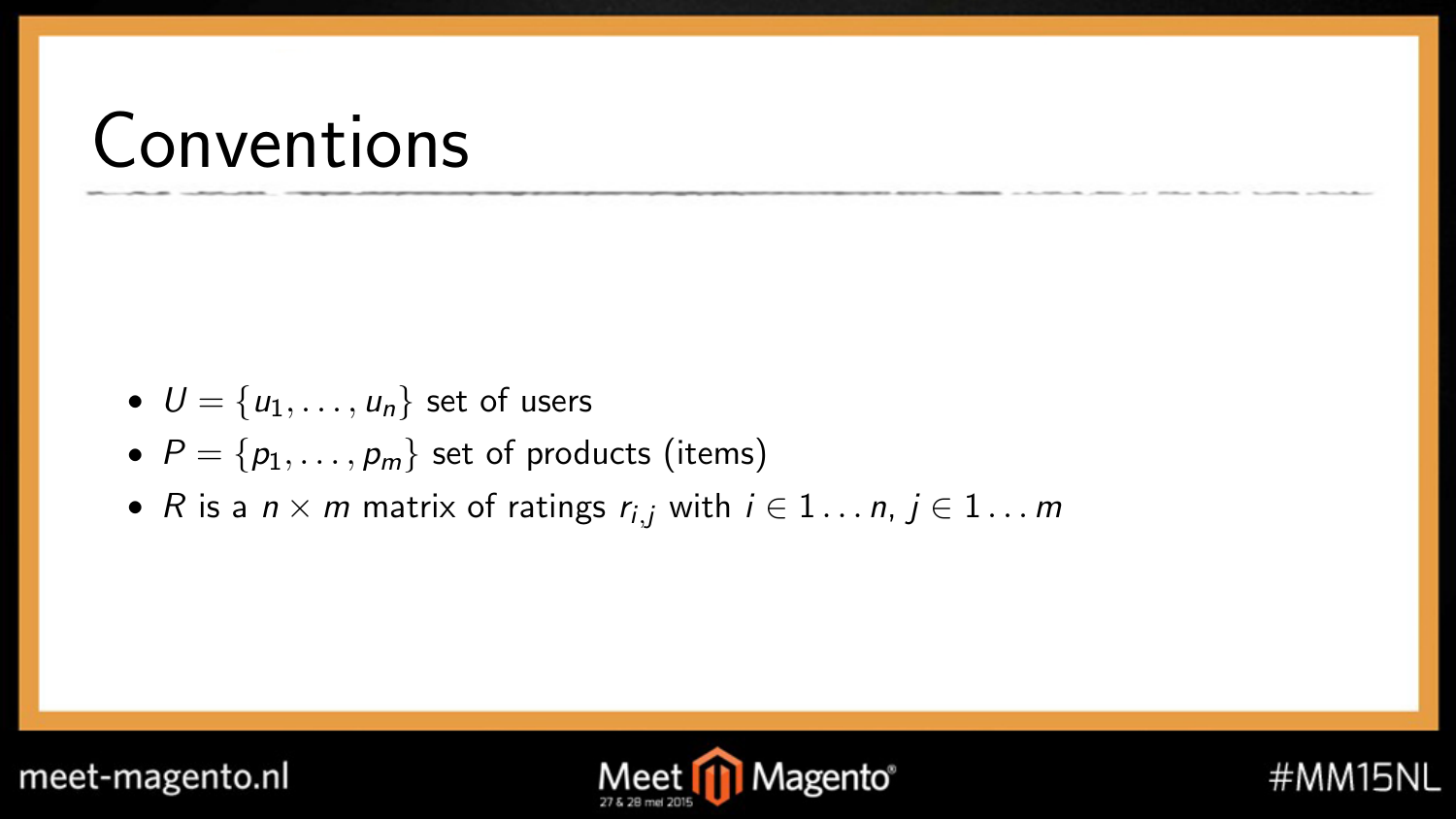### Collaborative recommendation

If users shared the same interests in the past  $-[...]$  - they will also have similar tastes in the future (Jannach et al. 2010)





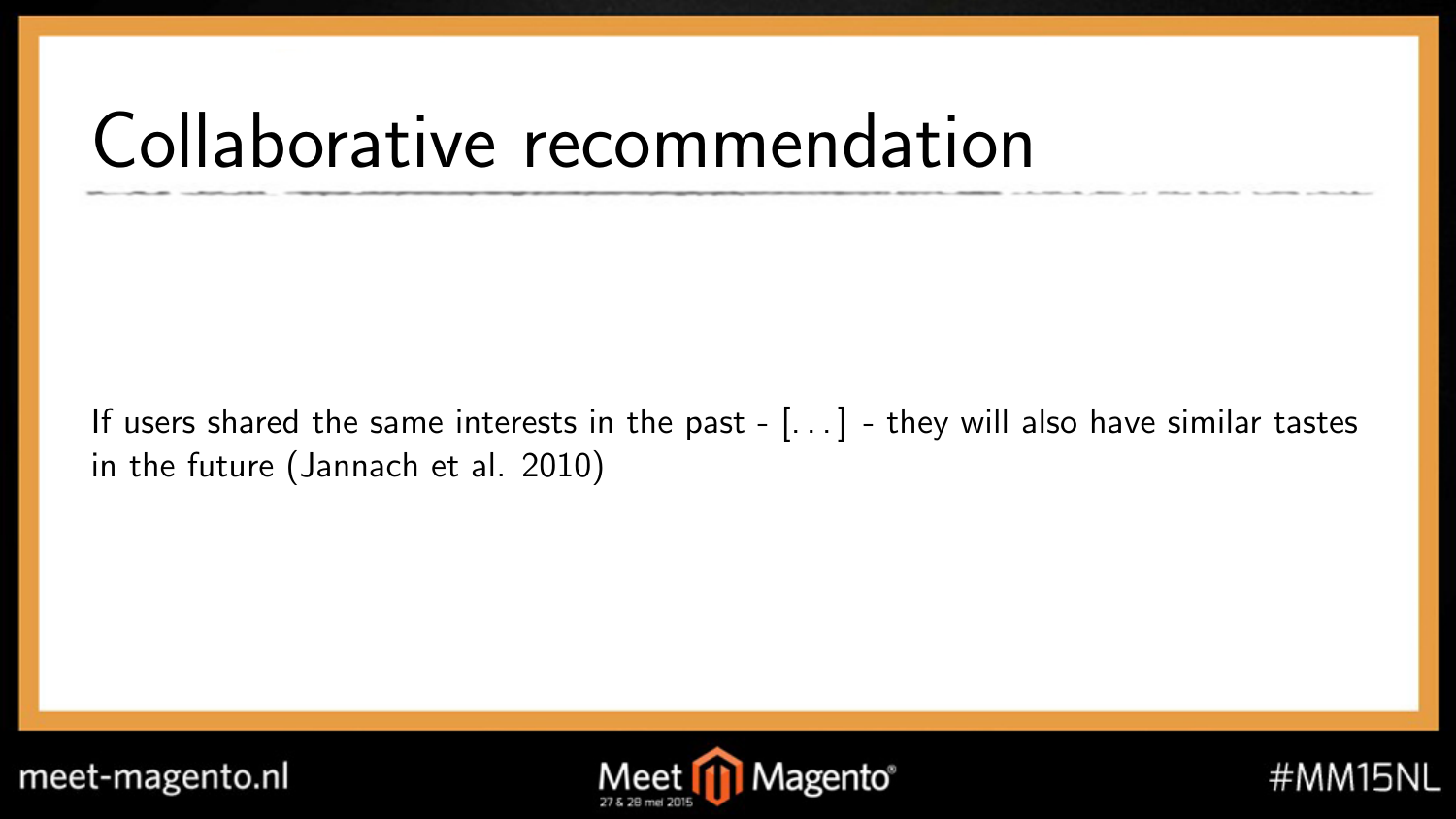### Example

• Build  $R = U \times I$ 

$$
R = \begin{pmatrix} 3 & 0 & 0 & 2 & 5 & 0 \\ 2 & 0 & 0 & 1 & 0 & 0 \\ 0 & 4 & 1 & 3 & 0 & 5 \\ 0 & 1 & 4 & 0 & 5 & 2 \end{pmatrix}
$$



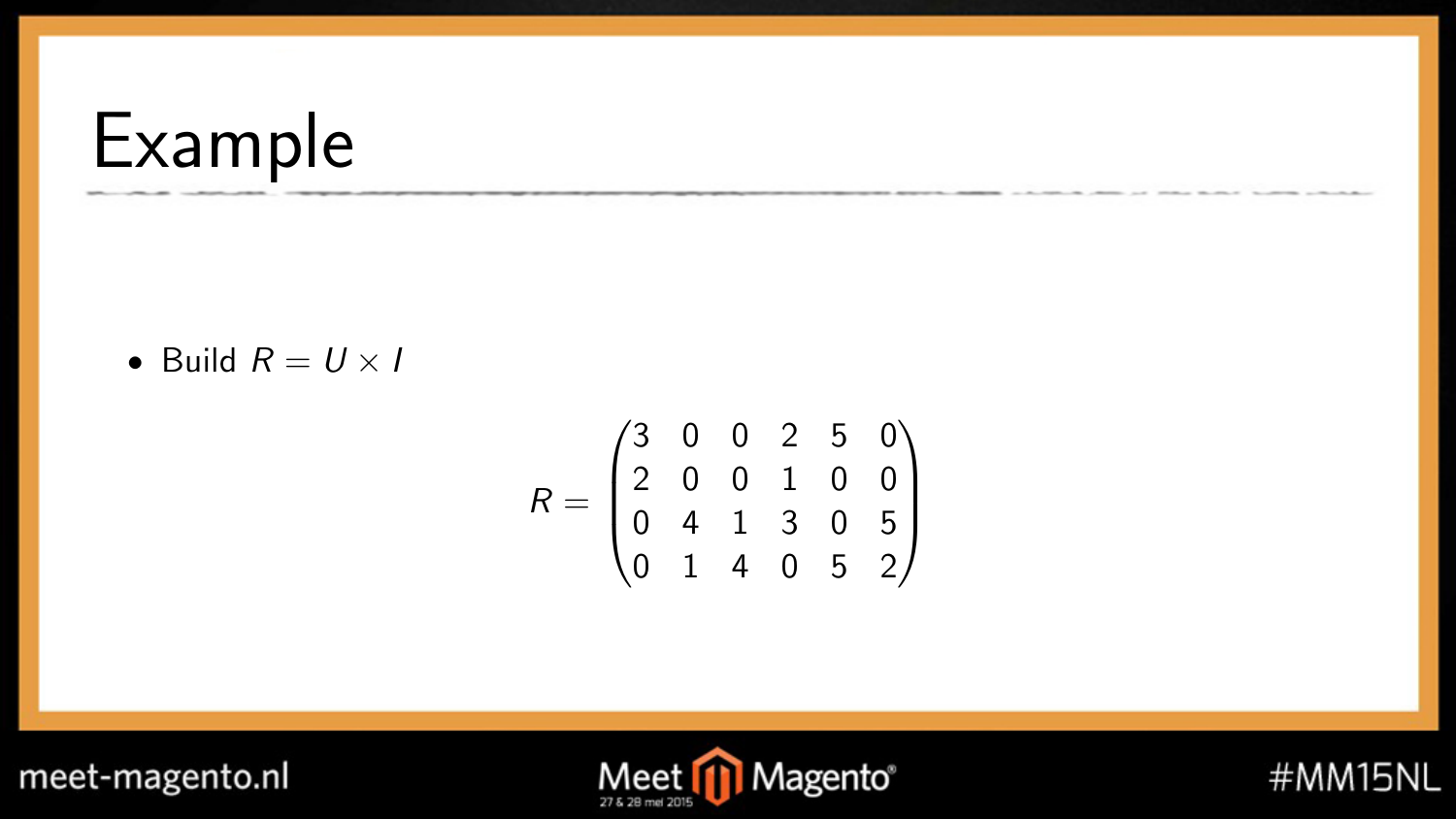#### • Calculate SVD from R

|       |               |       | (0.50044973)  | 0.53419723    | 0.58856666    | $-0.34318023$ |               |
|-------|---------------|-------|---------------|---------------|---------------|---------------|---------------|
|       |               |       | 0.07586901    | 0.05106193    | 0.41654165    | 0.90450518    |               |
|       | $U =$         |       | 0.5423152     | $-0.80659153$ | 0.21362373    | $-0.0983322$  |               |
|       |               |       | 0.67058794    | 0.24786305    | $-0.65912612$ | 0.23329914    |               |
|       |               |       | 8.90022547    | 0             |               | 0             |               |
|       |               | $S =$ | 0             | 6.42689669    |               |               |               |
|       |               |       |               | 0             | 4.22402935    |               |               |
|       |               |       |               |               | 0             | 1.28006315    |               |
|       | 0.18573543    |       | 0.31907605    | 0.36231295    | 0.3037804     | 0.65786966    | 0.45535384    |
|       | 0.26524708    |       | $-0.46344344$ | 0.0287636     | $-0.20232443$ | 0.60842761    | $-0.5503794$  |
| $V =$ | 0.61523798    |       | 0.04625176    | $-0.57359467$ | 0.5290082     | $-0.0835215$  | $-0.05921682$ |
|       | 0.60893065    |       | $-0.125017$   | 0.65220559    | $-0.06003755$ | $-0.42920184$ | $-0.01957928$ |
|       | $-0.37305791$ |       | $-0.44764731$ | 0.27772459    | 0.74611583    | $-0.07461158$ | $-0.14509657$ |
|       | 0.08160772    |       | $-0.68209535$ | $-0.19075651$ | $-0.16321543$ | 0.01632154    | 0.68175684    |



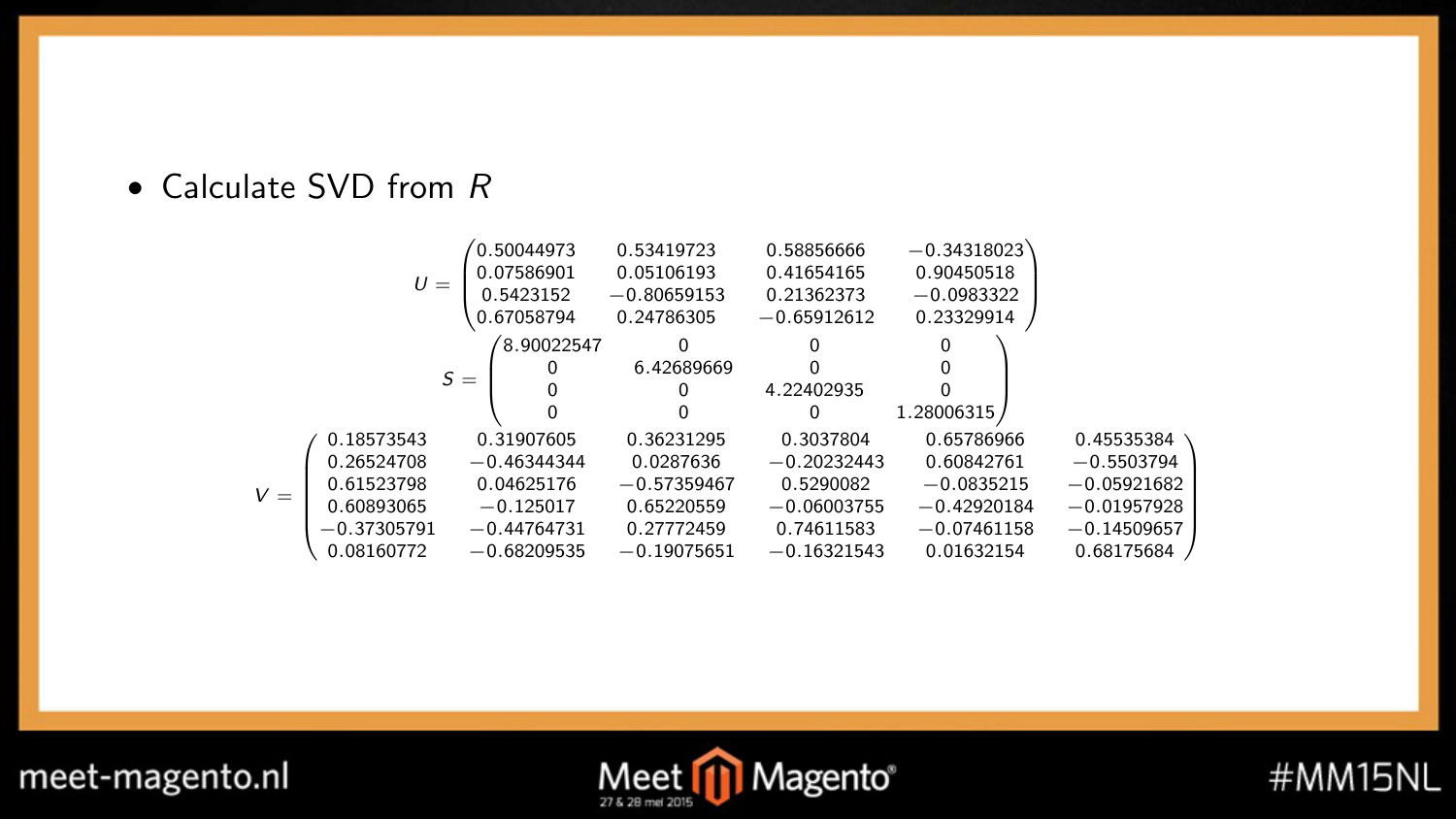• Reduce rank to k (3 in this example)

$$
U_k = \begin{pmatrix} 0.50044973 & 0.53419723 & 0.58856666 \\ 0.07586901 & 0.05106193 & 0.41654165 \\ 0.5423152 & -0.80659153 & 0.21362373 \\ 0.67058794 & 0.24786305 & -0.65912612 \end{pmatrix} \\ S_k = \begin{pmatrix} 8.90022547 & 0 & 0 \\ 0 & 6.42689669 & 0 \\ 0 & 0 & 4.22402935 \\ 0.26524708 & -0.46344344 & 0.0287636 \\ 0.61523798 & 0.04625176 & -0.57359467 \\ 0.60893065 & -0.125017 & 0.65220559 \\ -0.37305791 & -0.44764731 & 0.27772459 \\ 0.08160772 & -0.68209535 & -0.19075651 \end{pmatrix}
$$



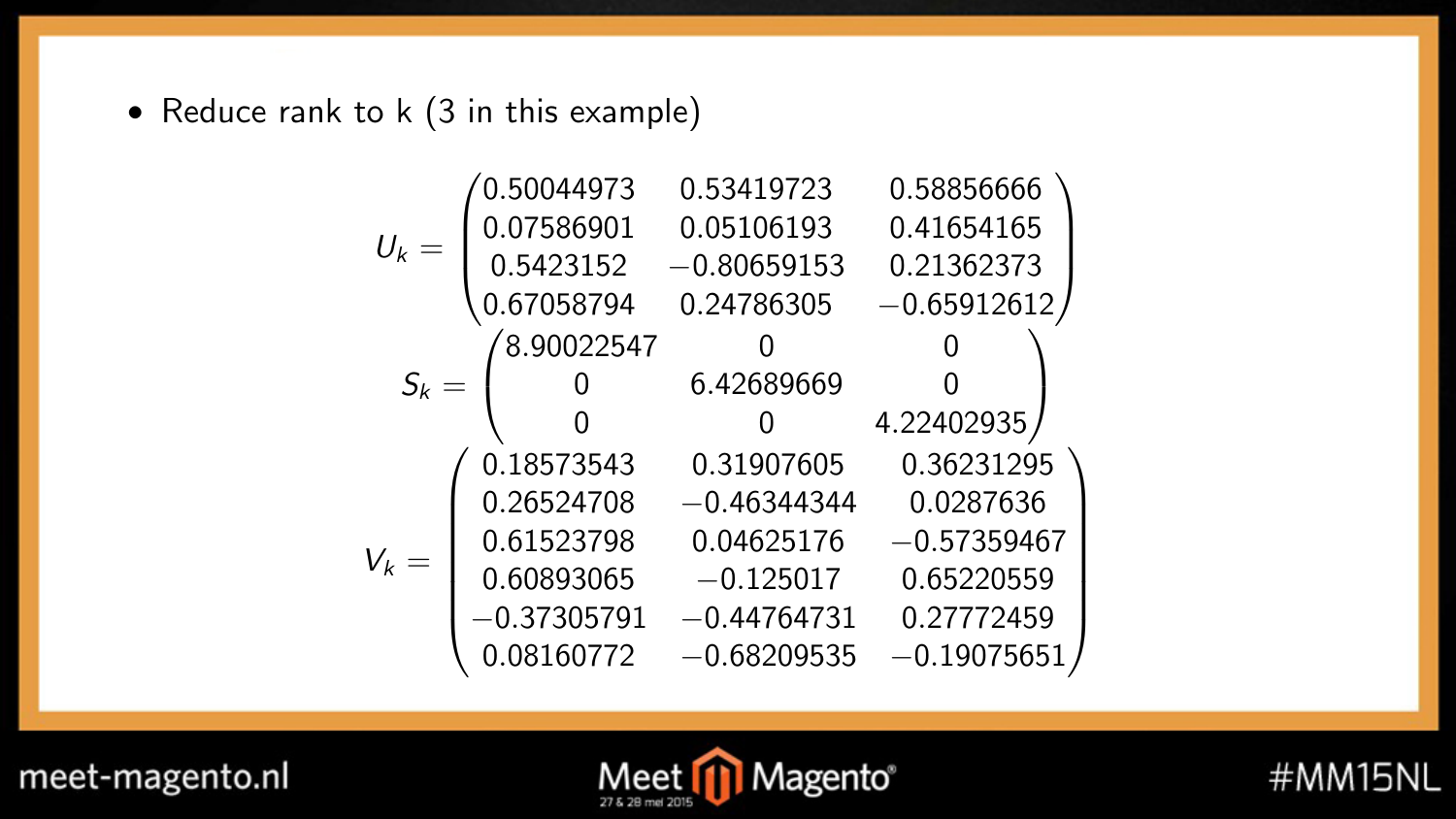- Calculate  $A = U_k \cdot S_k^{\frac{1}{2}}$
- $\bullet$  row *i* contains user *i*

| /1.49300397             | 1.35426076 | 1.20964831     |
|-------------------------|------------|----------------|
| l 0.22634187            | 0.12944875 | 0.85609488     |
| $1.61790226 -2.0448164$ |            | 0.43904897     |
| \ 2.00058148            | 0.62836567 | $-1.35466523/$ |





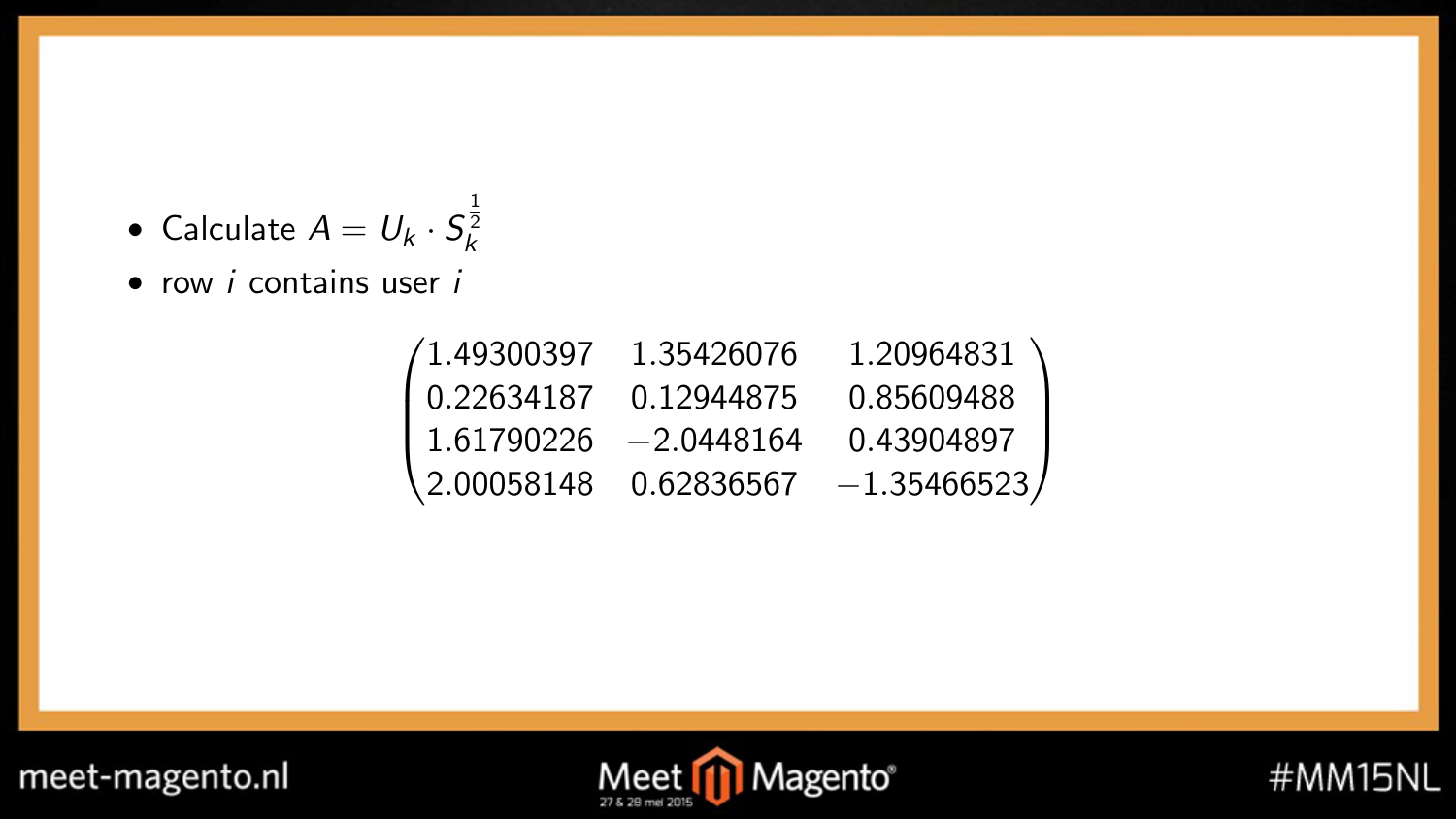$\bullet$  Calculate  $WU$  with  $WU_{i,j} = sim(A_i, A_j)$ 



• Calculate  $WU \cdot R$ 

|  | $(4.4723952 \t 0.48889706 \t 1.52746111 \t 2.82182302 \t 6.87364913 \t 0.89216869)$                         |  |  |
|--|-------------------------------------------------------------------------------------------------------------|--|--|
|  | $\begin{bmatrix} 4.20859279 & 0.5269302 & -0.91828105 & 3.07759557 & 2.28096986 & 0.44866003 \end{bmatrix}$ |  |  |
|  | $\vert$ 0.48909234 4.20558656 1.82234625 3.25881707 1.17064185 5.41117312                                   |  |  |
|  | $\{0.56418222 \quad 1.82234625 \quad 4.20558656 \quad 1.08621571 \quad 6.87364913 \quad 3.02793281\}$       |  |  |





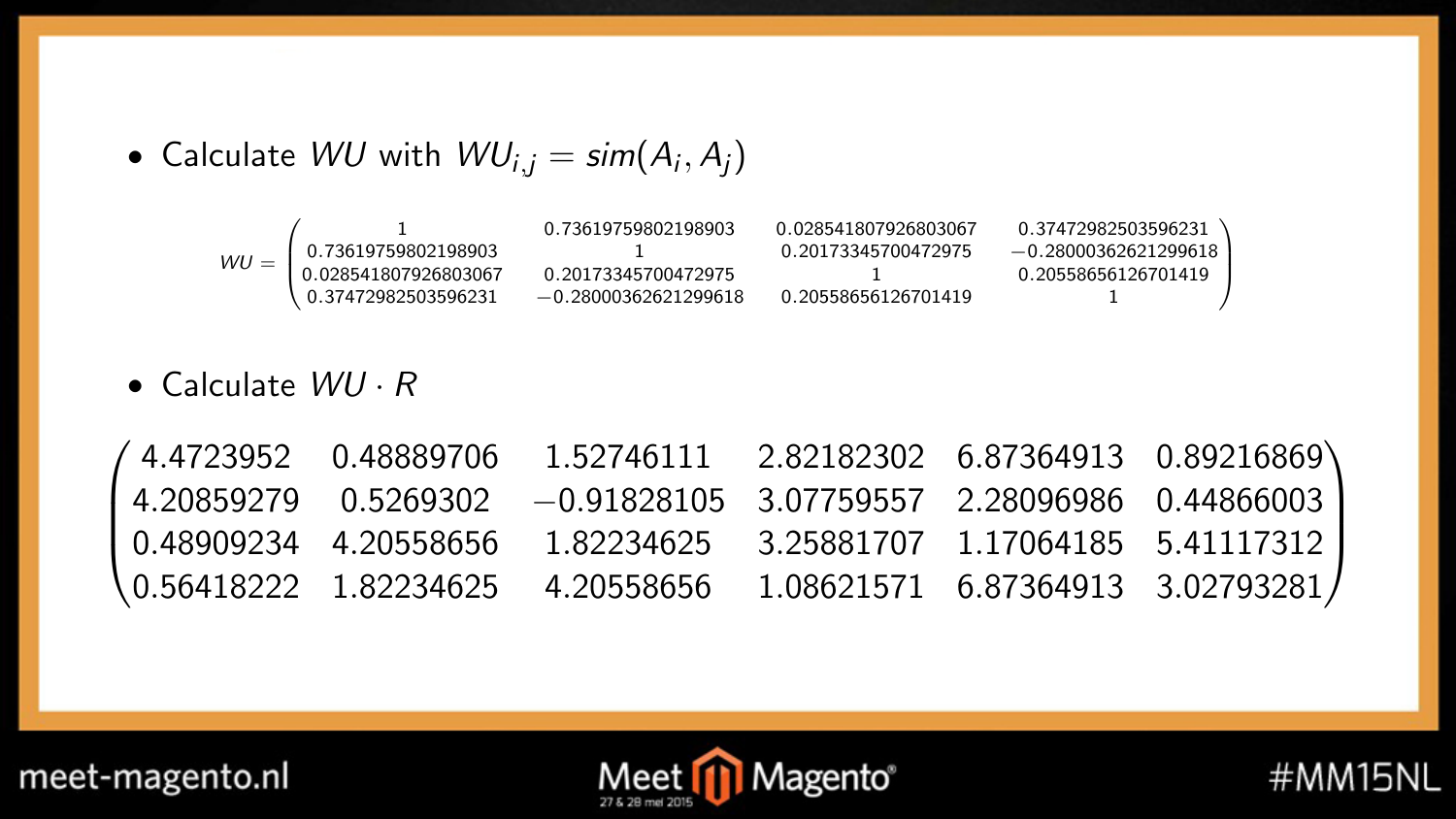- Remove already rated entries
- Choose the product  $j$  with the highest value for user  $i$

|                         | 0.48889706 1.52746111   |            |            | 0.89216869            |
|-------------------------|-------------------------|------------|------------|-----------------------|
|                         | $0.5269302 -0.91828105$ |            |            | 2.28096986 0.44866003 |
| 10.48909234             |                         |            | 1.17064185 |                       |
| $\backslash$ 0.56418222 |                         | 1.08621571 |            |                       |





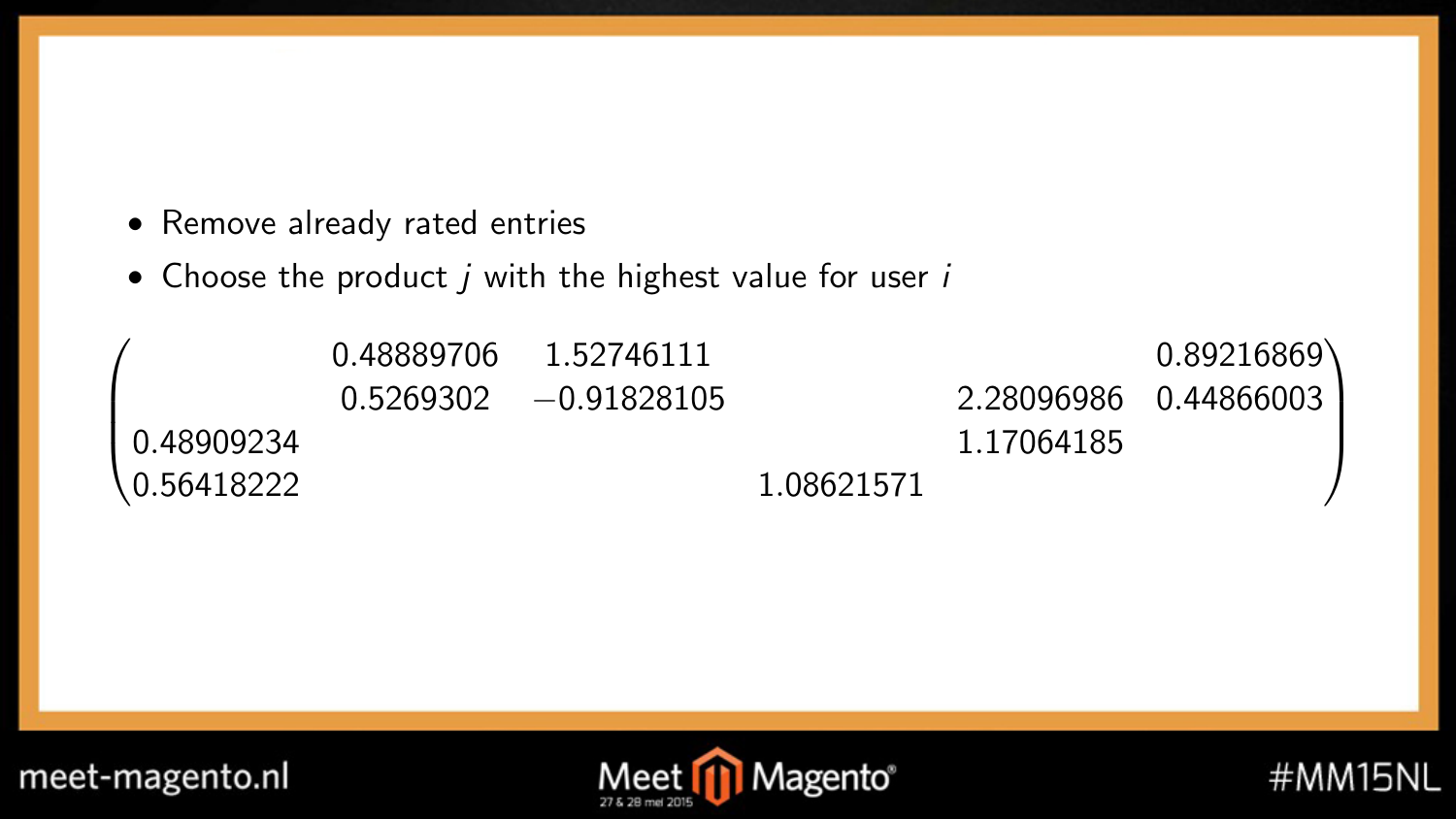## Advantages

- recommendations between categories
- classification by users





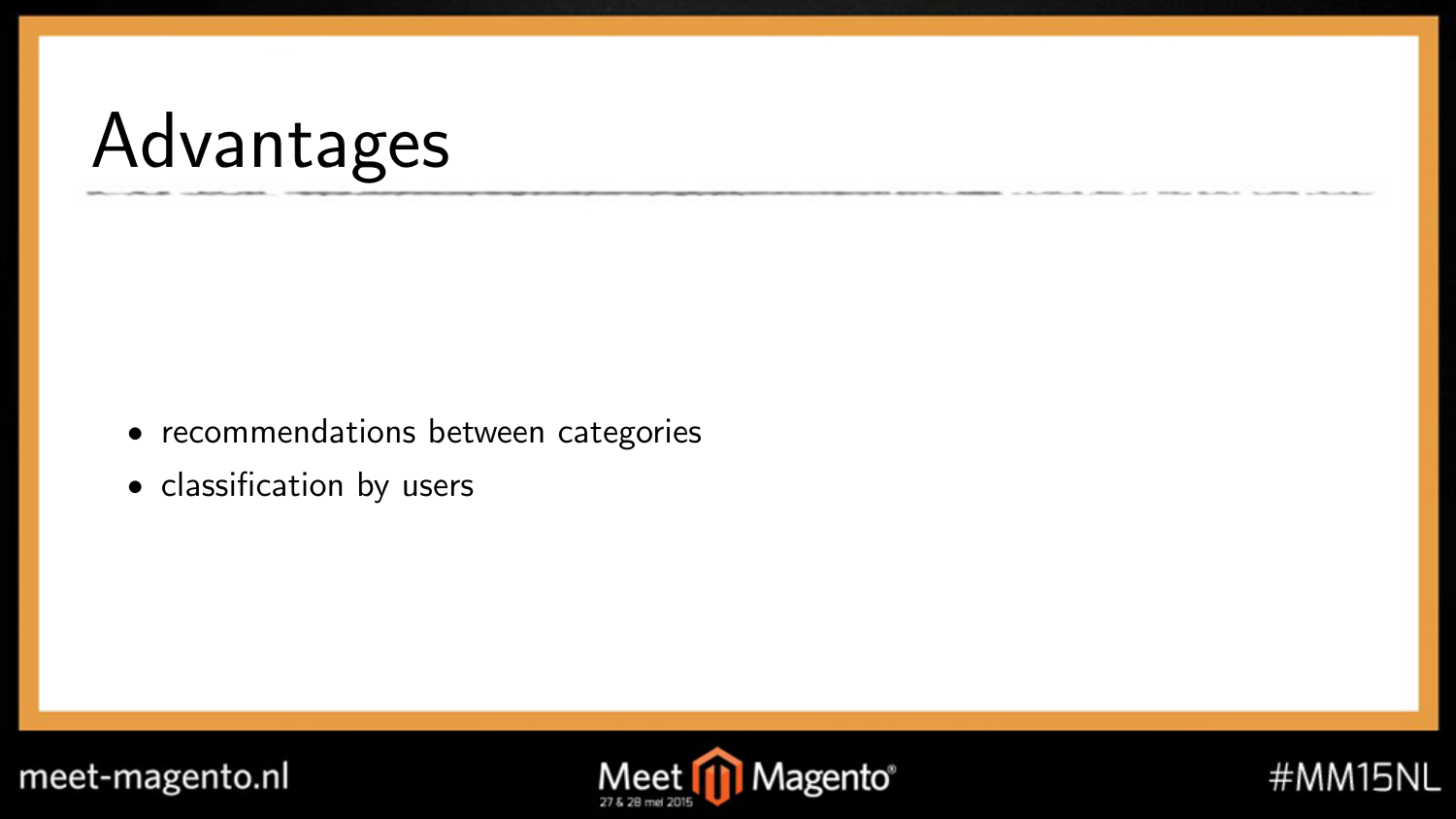## Disadvantages

- cold-start problem
	- new-user problem
	- new-item problem
	- filling up empty matrices
- Lemming effect
- performance



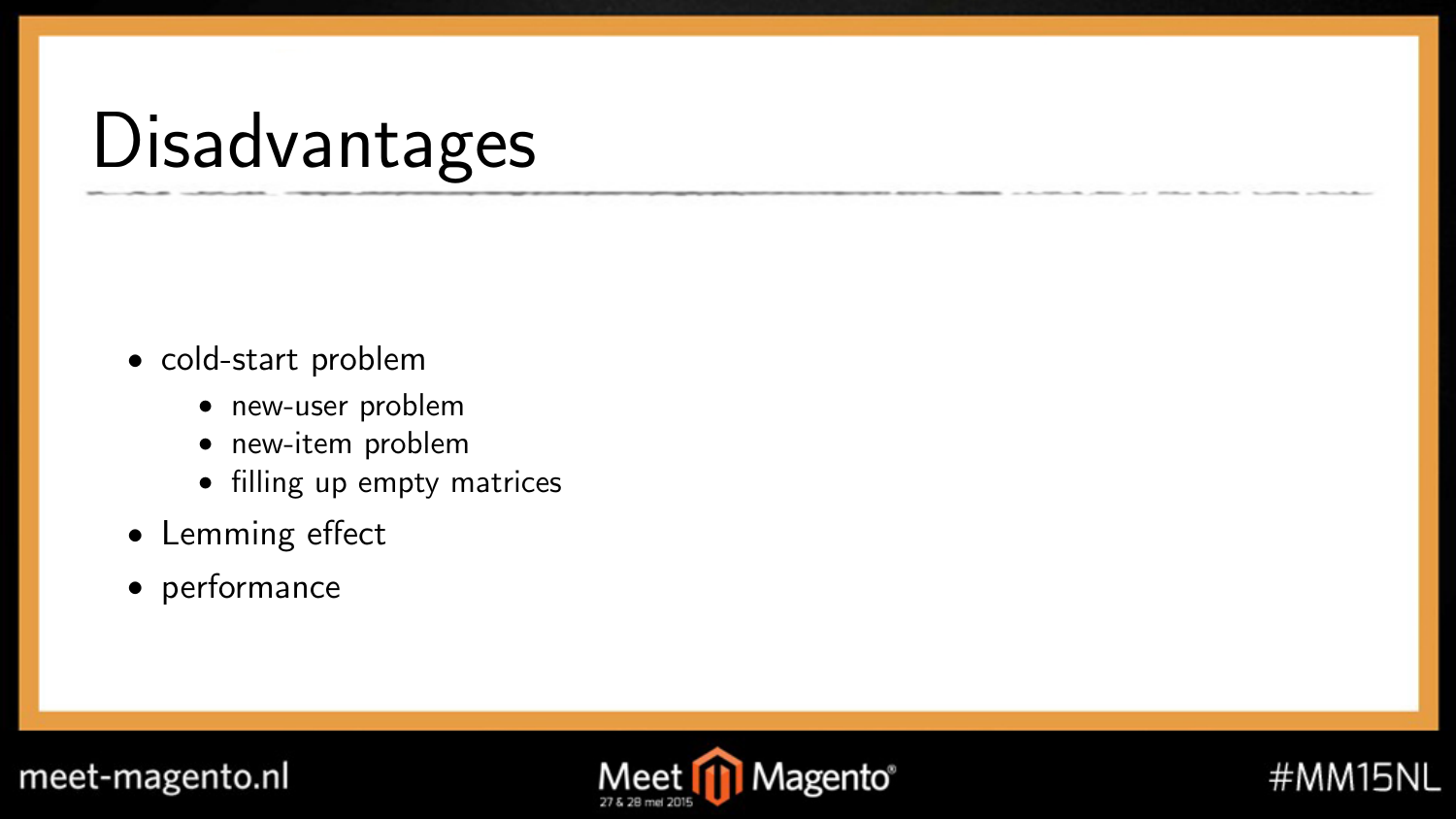## Other weighting metrics

• Pearson's correlation coefficient:  $sim(a, b) = \frac{\sum_{p \in P}(r_{a,p}-\overline{r_a})(r_{b,p}-\overline{r_b})}{\sqrt{\sum_{p \in P}(r_{a,p}-\overline{r_a})^2}\sqrt{\sum_{p \in P}(r_{b,p}-\overline{r_b})^2}}$  $\Sigma$ 

• Adjusted cosine similarity: 
$$
sim(a, b) = \frac{\sum_{u \in U} (r_{u,a} - \overline{r_u})(r_{u,b} - \overline{r_u})}{\sqrt{\sum_{u \in U} (r_{u,a} - \overline{r_u})^2} \sqrt{\sum_{u \in U} (r_{u,b} - \overline{r_u})^2}}
$$

 $\bullet$  ...



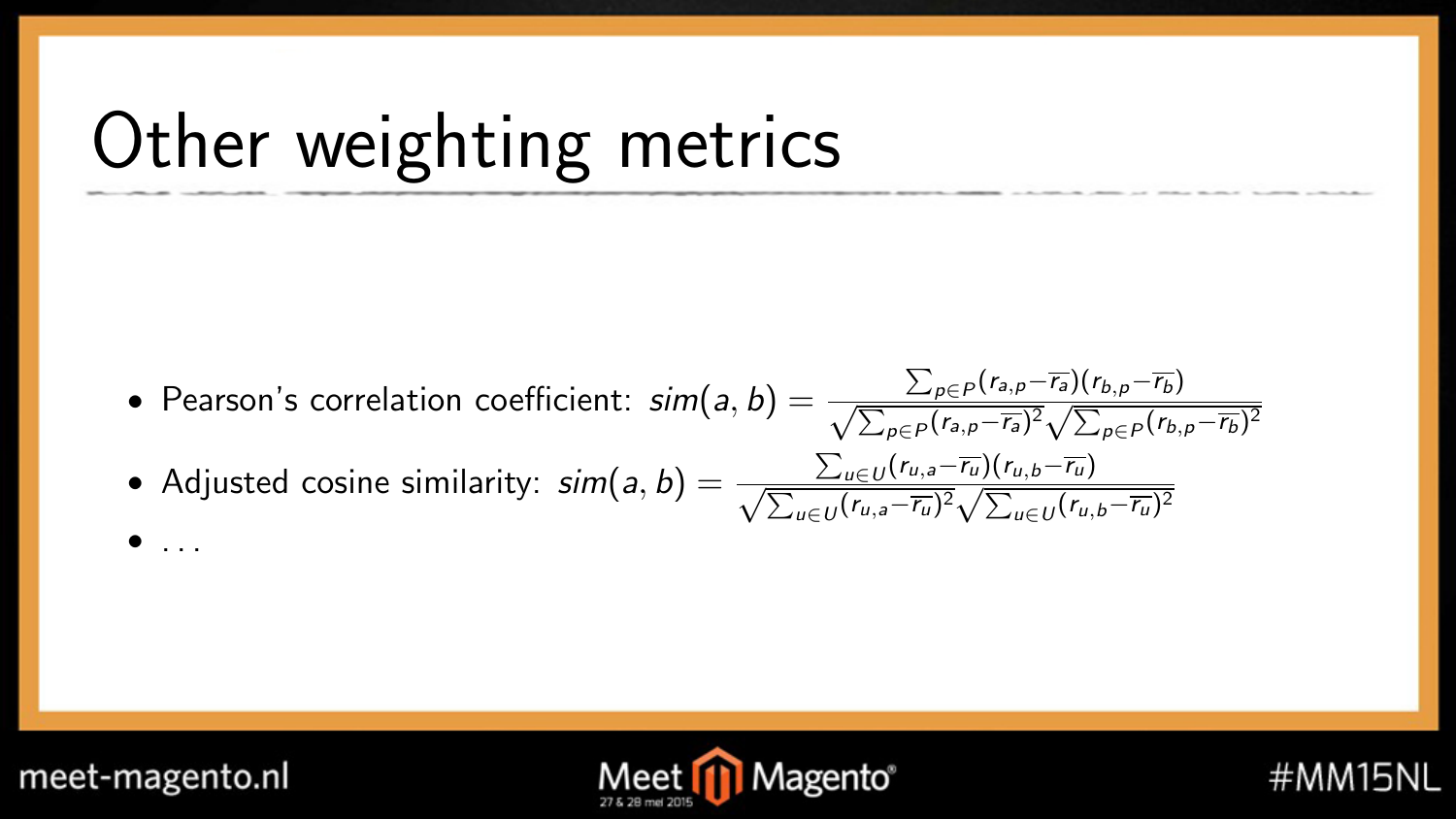### Content-based recommendation

Find items that are most similar to my current item absed on their content



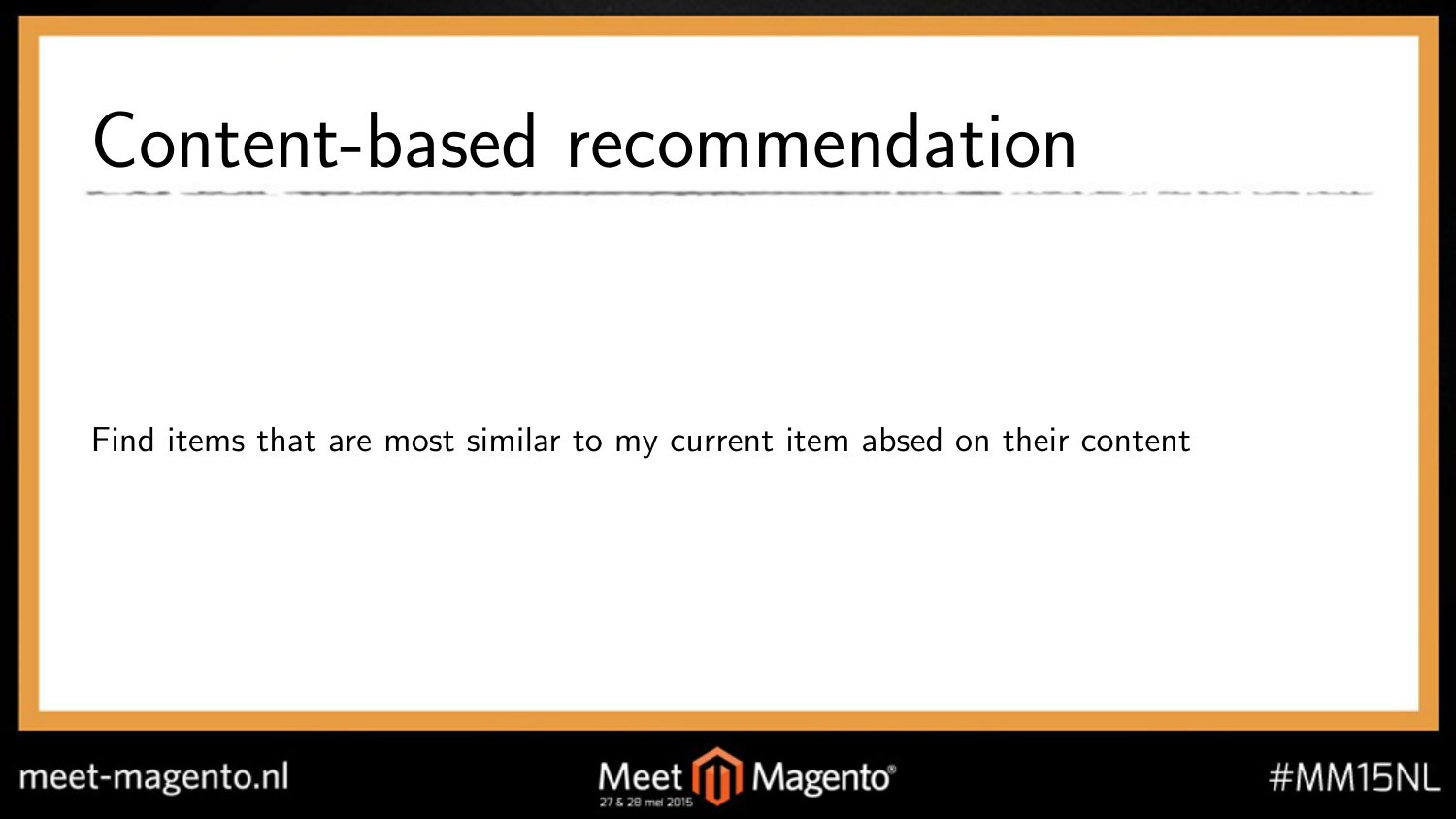# Example Latent Semantic Indexing (LSI)

- Text1 How to create a filter in magento by category products
- Text2 Filter product collection by multiple categories
- Text3 How to filter products NOT IN categories
- Text4 Filter category page products on Sidebar
- Text5 Filter Child Categories by Their Products Attribute



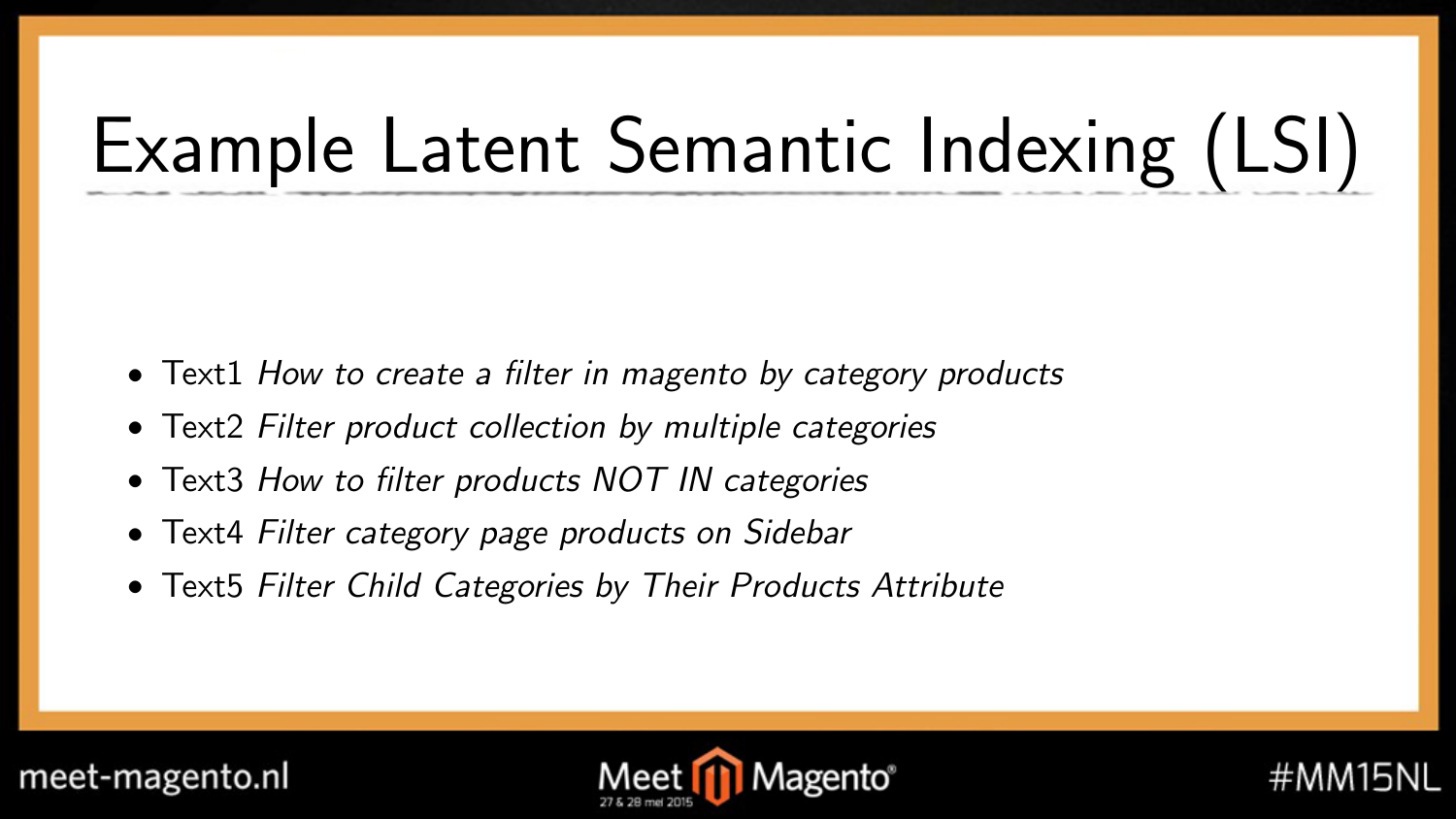- split text into words
- remove special character, filter (all lowercase)
- replace synonyms
- weight important words for example with TF-IDF

|            | Text1 | Text2 | Text3 | Text4 | Text <sub>5</sub> |
|------------|-------|-------|-------|-------|-------------------|
| how        |       | n     |       |       | n                 |
| to         |       |       |       |       |                   |
| create     |       |       | n     | n     |                   |
| a          |       |       | n     |       |                   |
| filter     |       |       |       |       |                   |
| in         |       |       |       |       |                   |
| magento    |       |       |       |       |                   |
| by         |       |       | n     |       |                   |
| category   |       |       |       |       |                   |
| products   |       |       |       |       |                   |
| product    | n     |       | n     | n     | n                 |
| collection | n     |       | n     | n     |                   |
| multiple   | n     |       | n     | n     |                   |
| categories | n     |       |       |       |                   |
| not        | n     |       |       |       |                   |
| page       | n     |       |       |       |                   |
| on         | n     |       | n     |       |                   |
| child      |       |       |       |       |                   |
| their      |       |       |       |       |                   |
| attribute  | Ω     |       |       | 0     |                   |

#MM15NL



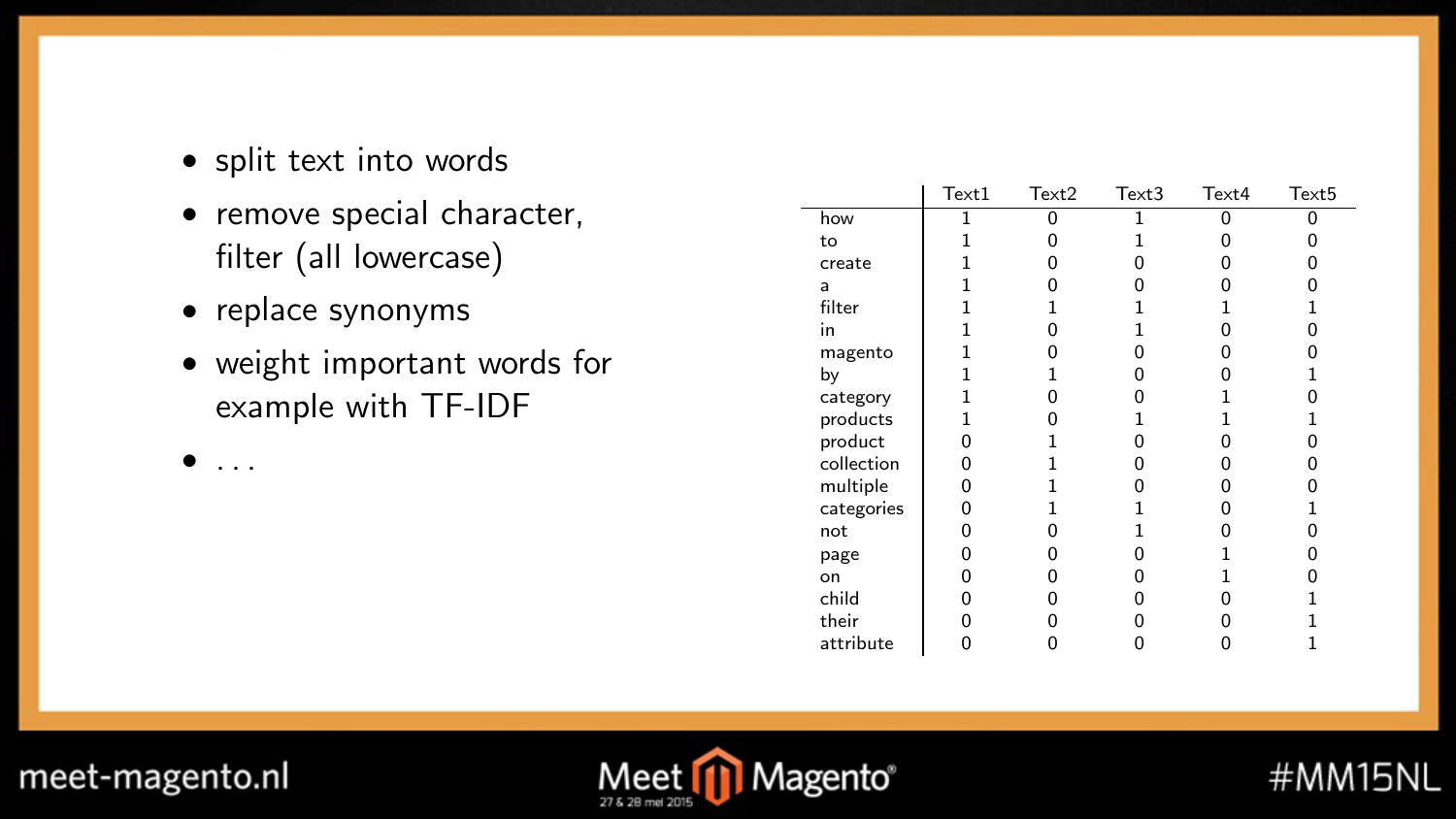• compare texts with a metric

|  |  | Text1 Text2 Text3 Text4 Text5                                                                         |  |
|--|--|-------------------------------------------------------------------------------------------------------|--|
|  |  | $Text1$ 1 0.258 0.597 0.424 0.358                                                                     |  |
|  |  | Text2 0.258 1 0.308 0.182 0.462                                                                       |  |
|  |  |                                                                                                       |  |
|  |  |                                                                                                       |  |
|  |  | Text3 0.597 0.308 1 0.338 0.428<br>Text4 0.424 0.182 0.338 1 0.338<br>Text5 0.358 0.462 0.428 0.338 1 |  |



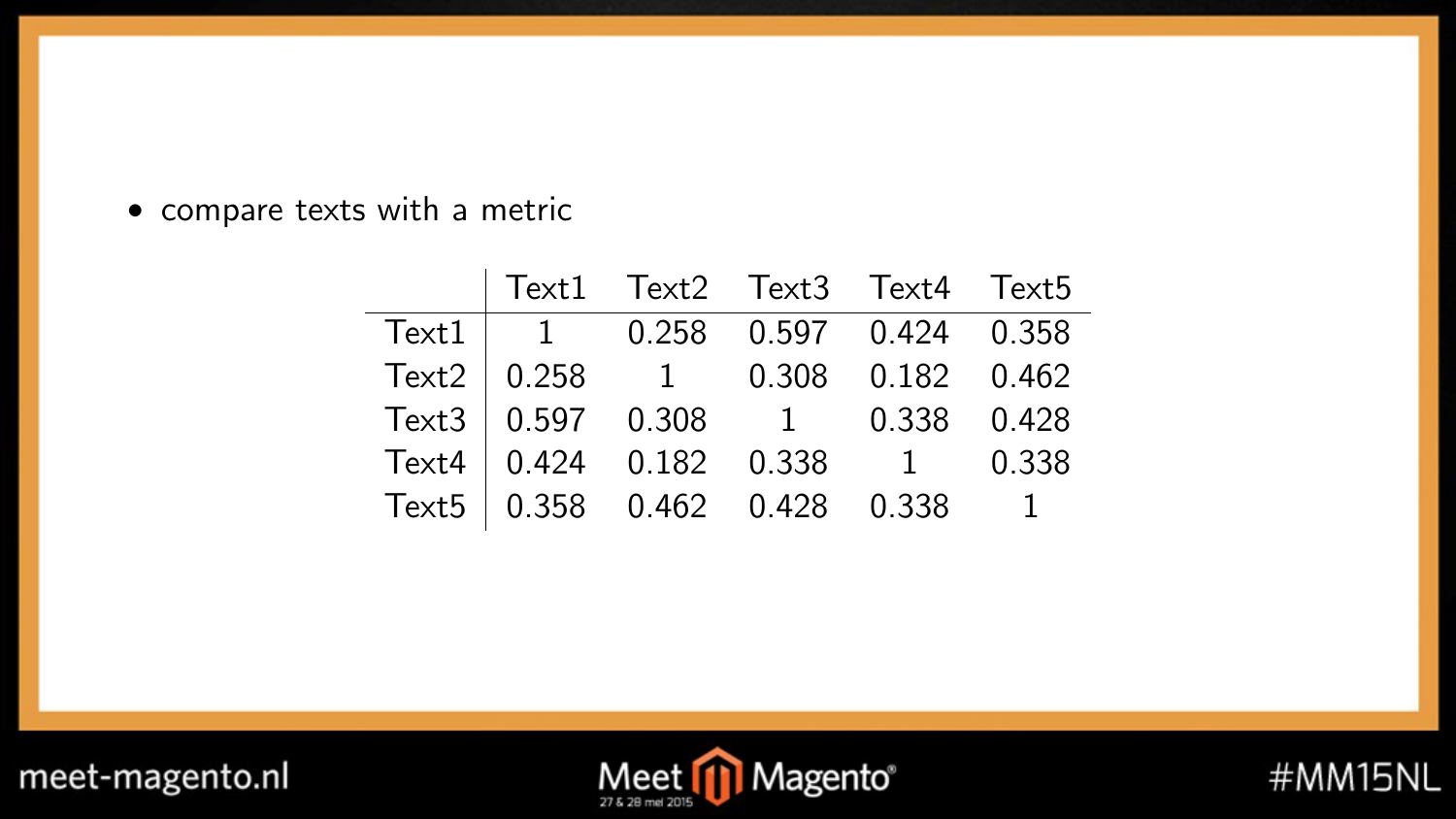## Advantages

- no cold-start problem
- simple implementation





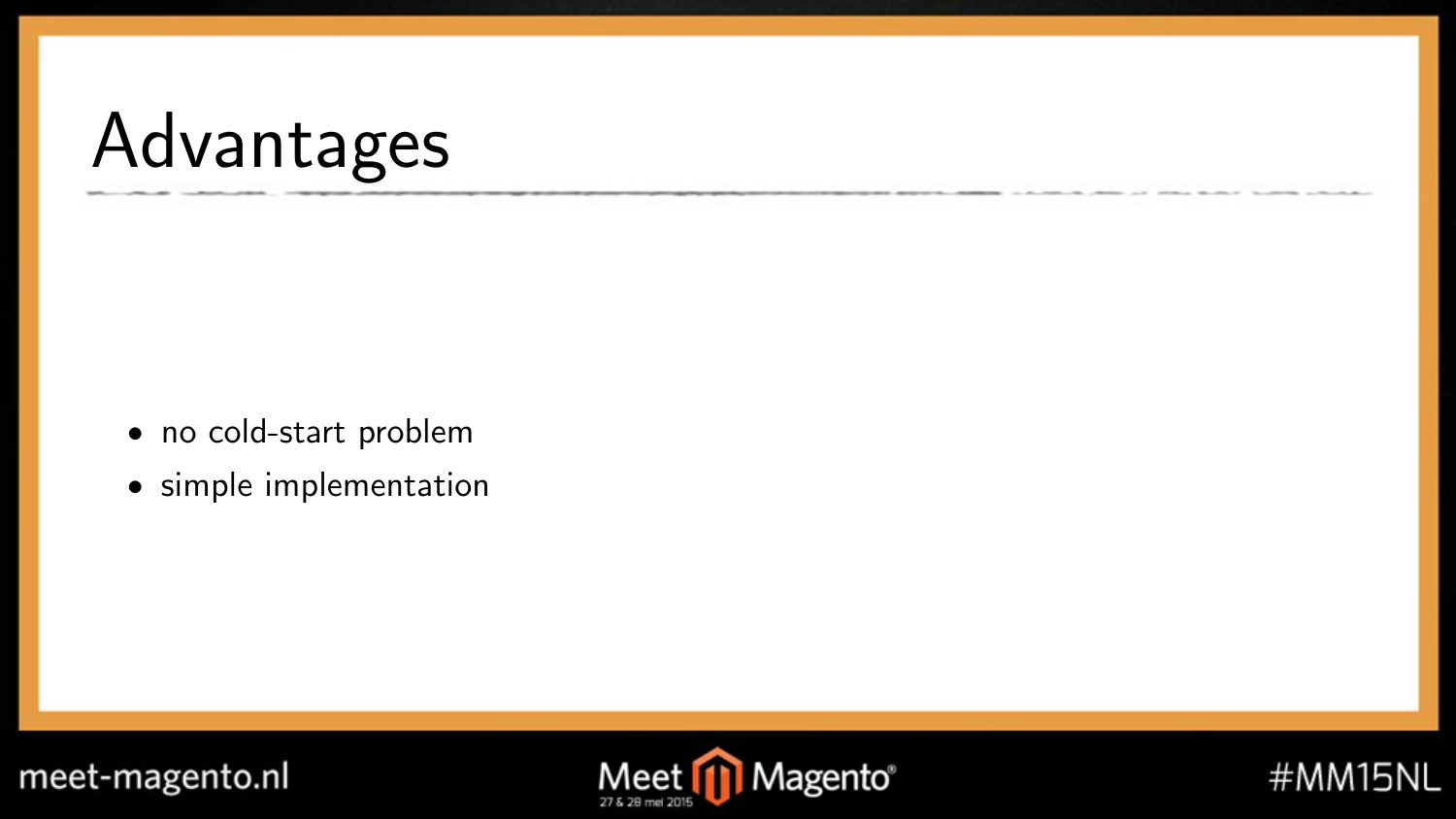## Disadvantages

- items have to be filled with content
- difficult for complexe items





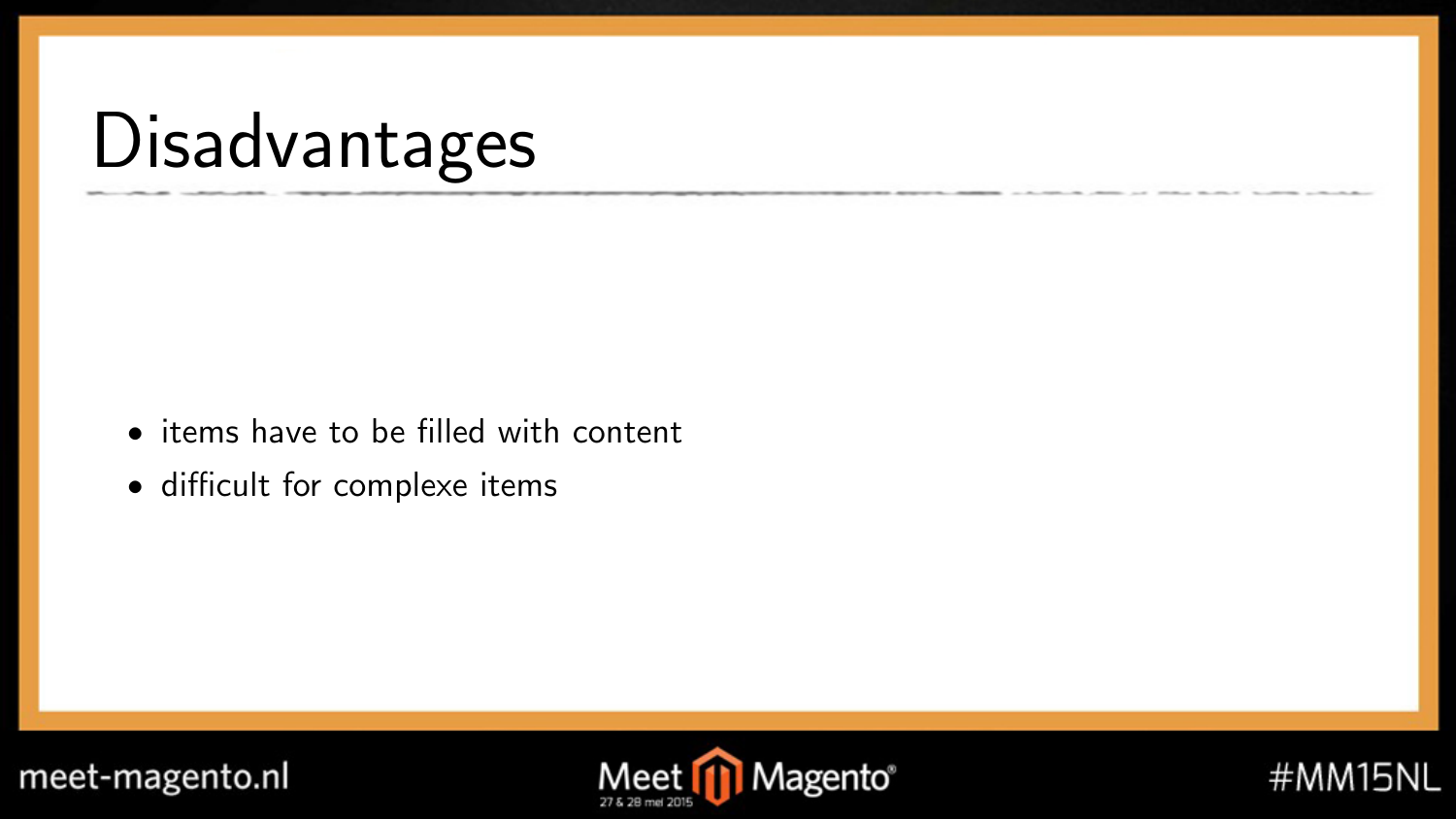## Knowledge-based recommendation

- Filter
- Customer attributes
- $\bullet$  ...





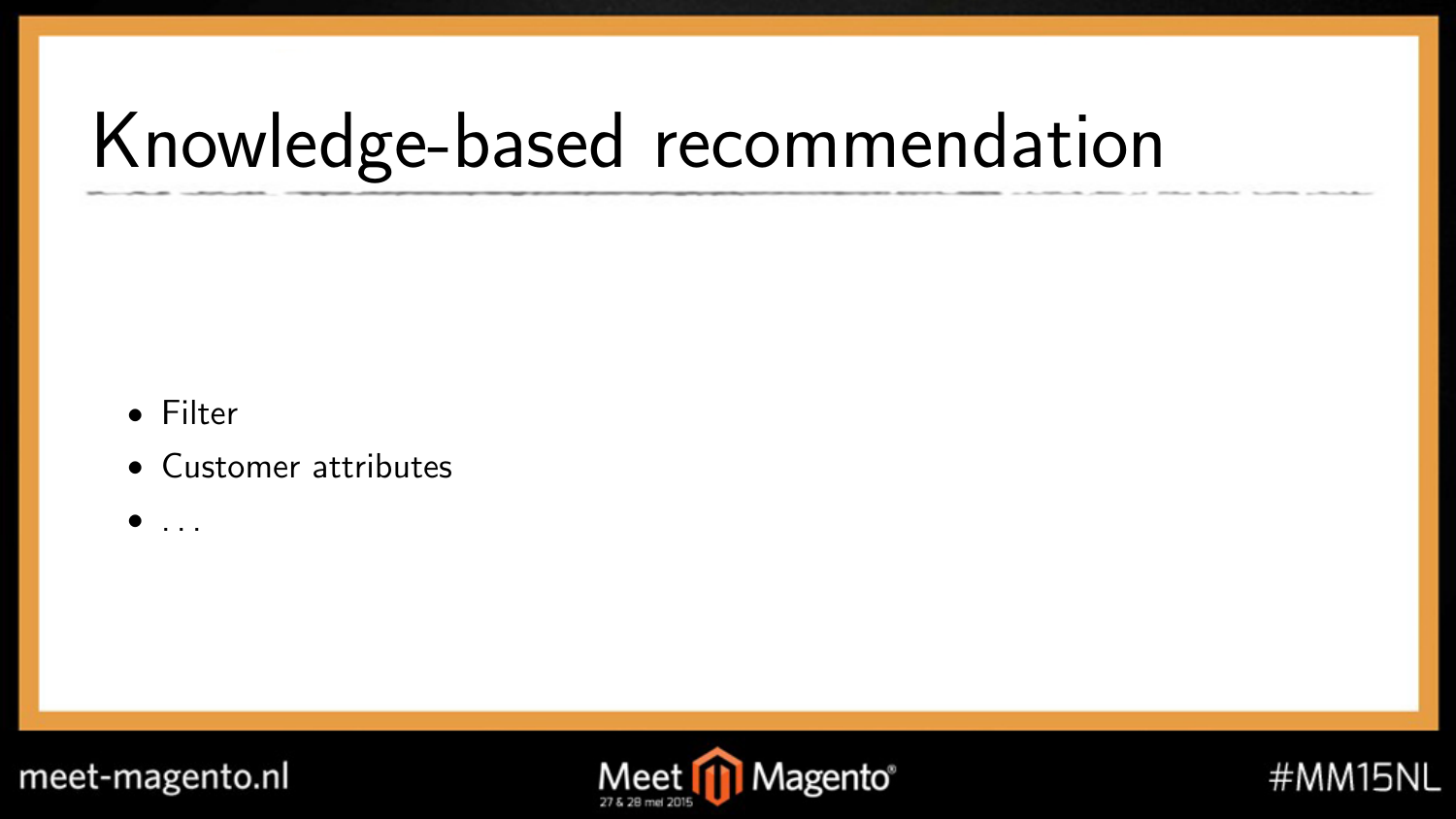## Hybrid recommendation

• mix different concepts



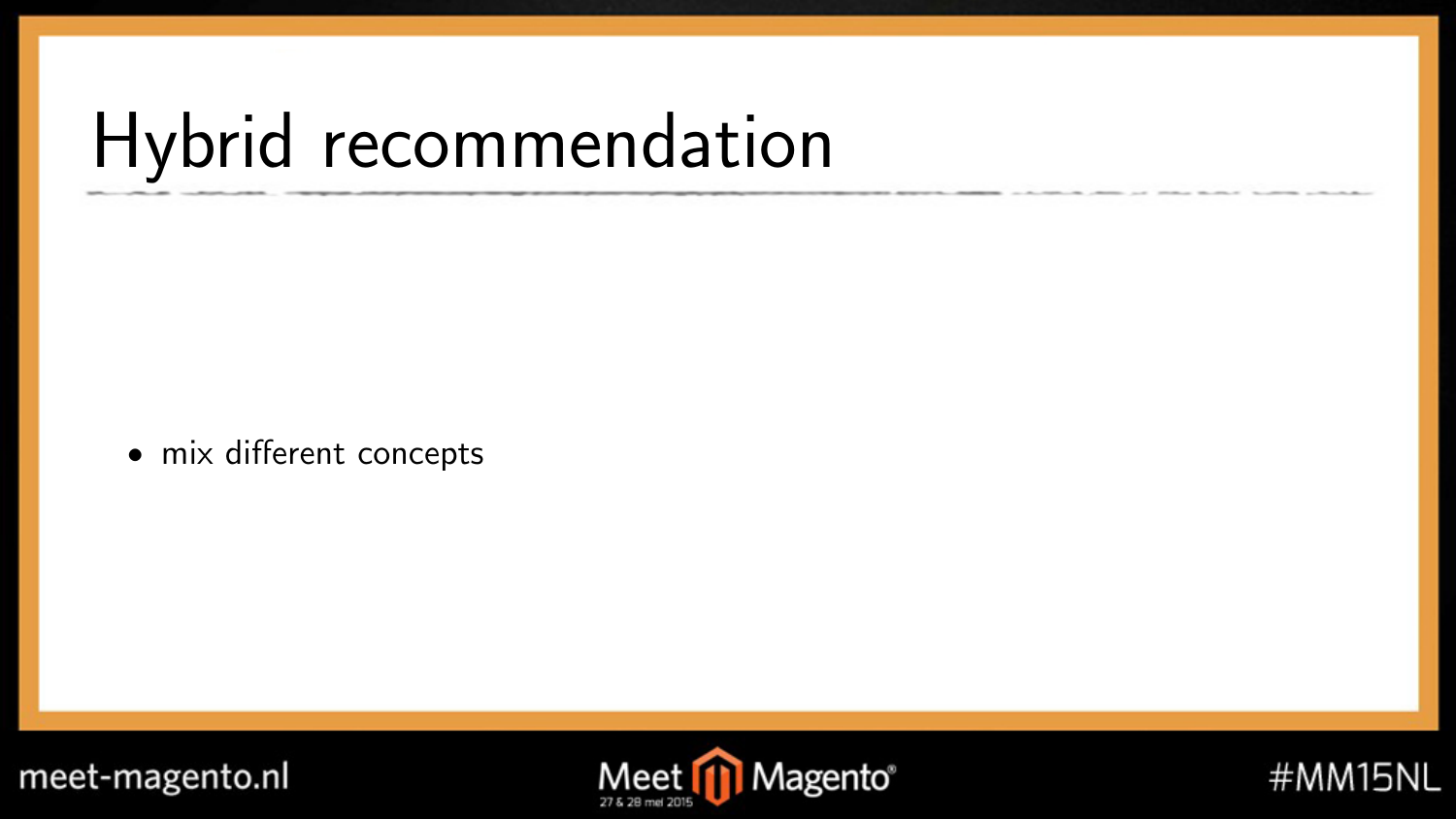### Implementation

- Numpy (numpy.org) [fast]
- GNU Octave (www.gnu.org/s/octave/) [fast]
- NumPHP (numphp.org) [slow]





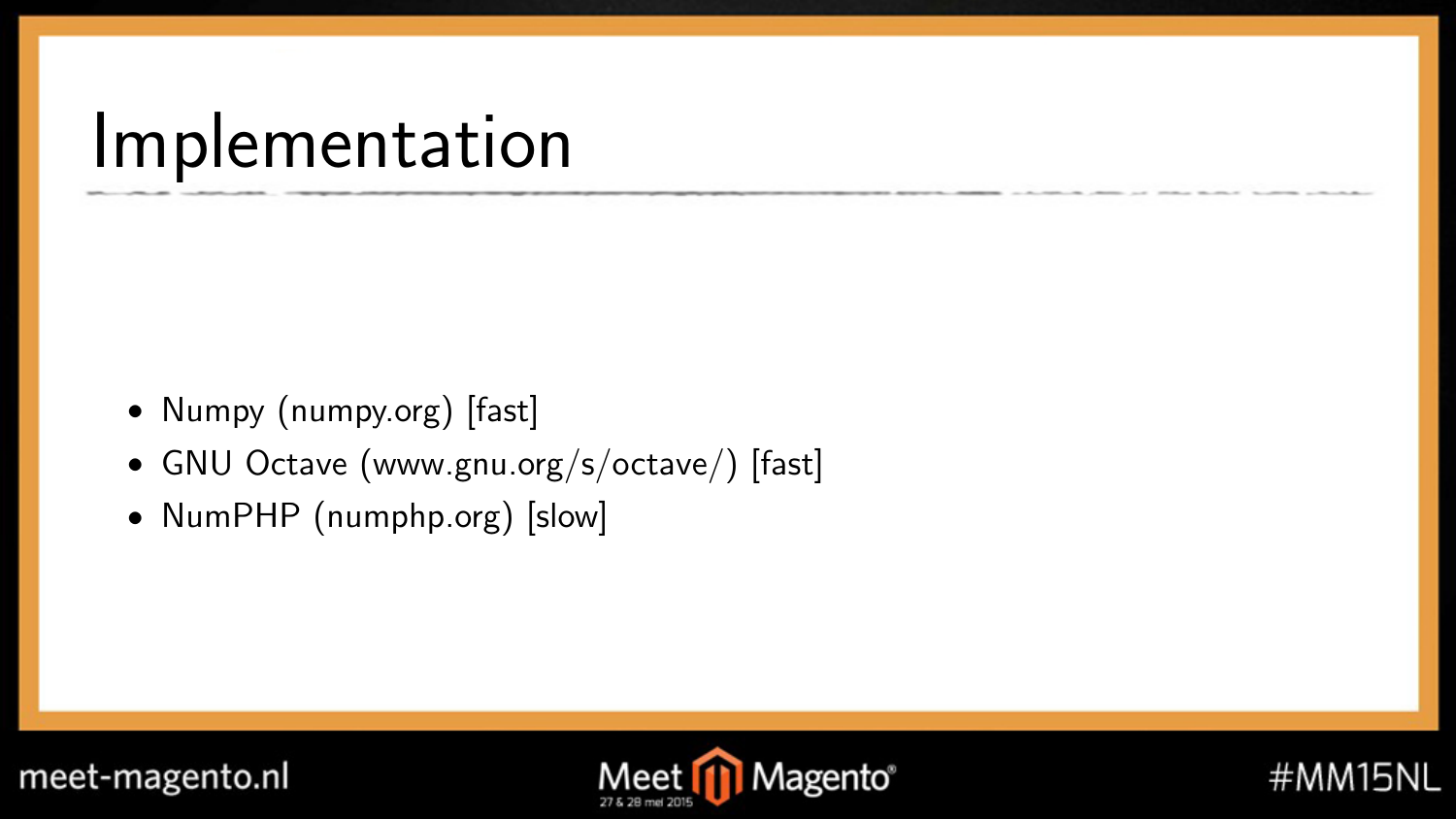### References

• Dietmar Jannach, Markus Zanker, Alexander Felfernig & Gerhard Friedrich, 2010, Recommender Systems: An Introduction, Cambridge University Press, New York